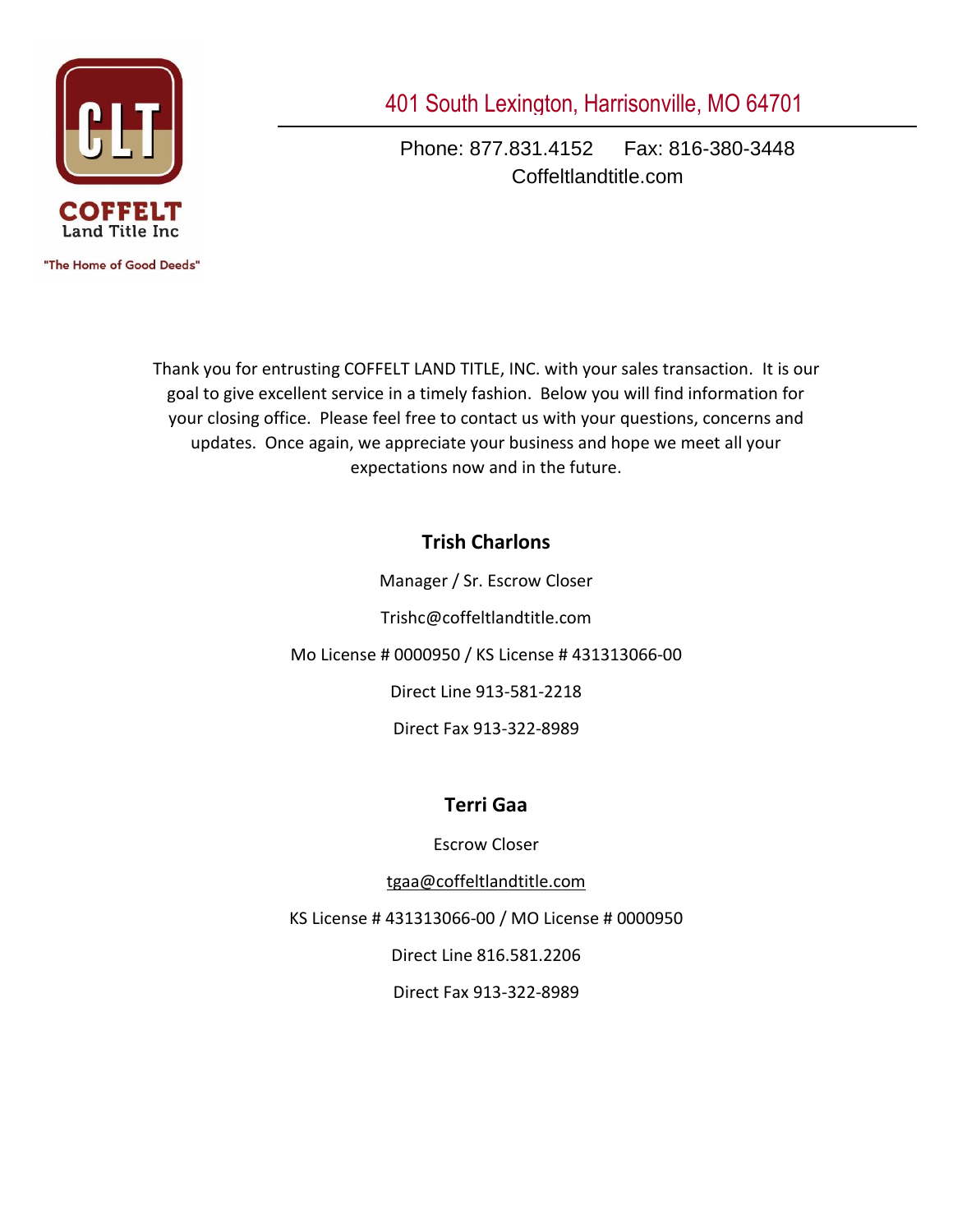#### **REAL ESTATE CONTRACT**

THIS REAL ESTATE CONTRACT (this "Contract") is made by and between (PRINT NAMES AND INDICATE MARITAL STATUS):

|                                                                              | "Seller"                                                                                           |
|------------------------------------------------------------------------------|----------------------------------------------------------------------------------------------------|
|                                                                              | "Buyer"                                                                                            |
| and/or any addendum attached hereto, if any.                                 | The "Effective Date" shall be the date of final acceptance by the last party to sign this Contract |
| and the improvements thereon (the "Property") commonly known as:             | 1. PROPERTY: Buyer agrees to purchase, and Seller agrees to sell the real property                 |
|                                                                              |                                                                                                    |
|                                                                              |                                                                                                    |
| STATE: (check one) Missouri Kansas                                           |                                                                                                    |
| LEGAL DESCRIPTION                                                            |                                                                                                    |
| The Property shall include the following, if any, unless otherwise excluded: |                                                                                                    |
| Attic and ceiling fans                                                       | Humidifiers (if attached)                                                                          |
| Bathroom mirrors                                                             | Keys to all doors                                                                                  |
| Central air conditioning                                                     | Kitchen appliances (built in)                                                                      |

- Central vacuum & attachments Lighting & light fixtures
- Fences (incl. invisible and controls) Mirrors (if attached)
- Fire, smoke  $\&$  burglary detection units (if owned)  $\bullet$  Outside cooking units (if attached)
- 
- Floor coverings (if attached) Shelving (if attached)
- Garage door openers & remote transmitting units Soft water conditioner (if owned)
- 
- 
- 
- 
- 
- 
- Fireplace screens and/or glass (if attached) Propane tanks including propane (if owned)
	-
	-
- Gas heaters Sprinkler system & controls
- Gas logs, & fireplace grates **•** Storm windows, doors & screens
- Heating & plumbing equipment & fixtures TV antennas (if attached, excluding satellite dishes)
	- Window coverings (interior and exterior)

a. Additional Inclusions. The following items are also included as a part of the Property:

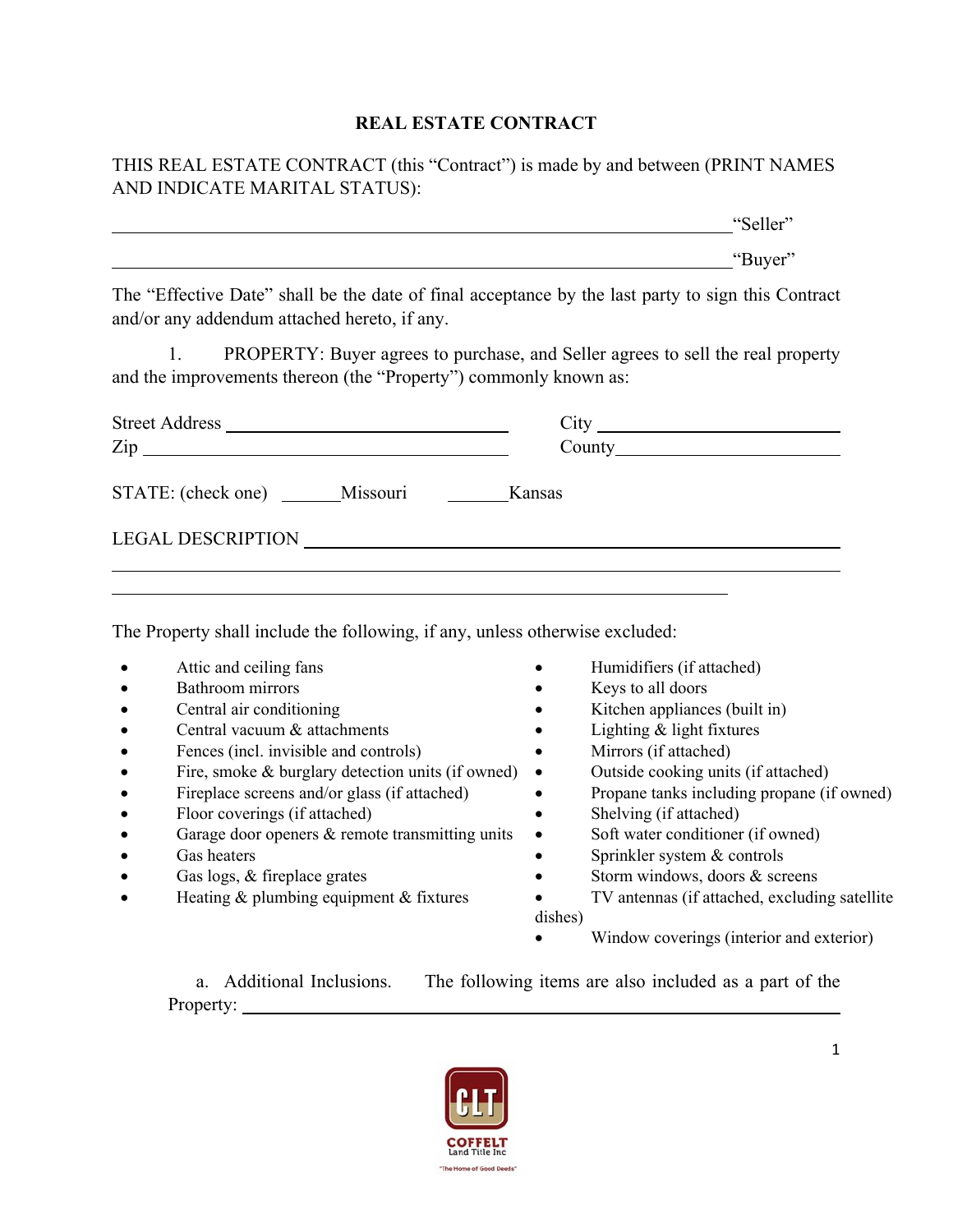- b. Exclusions. The following items shall not be considered a part of the Property:
- c. Additional Terms and Conditions:

 $\overline{a}$ 

- 2. PURCHASE PRICE: The purchase price for the Property (the "Purchase Price") is \$ , which Buyer shall pay as follows:
	- a. Earnest money (the "Earnest Money") in the form of: (check one) \_\_\_\_\_Cashier's Check \_\_\_\_\_Personal Check in the amount of \$\_\_\_\_\_\_\_\_\_\_\_\_\_\_.

To be deposited with: (check one) Coffelt Land Title, Inc. (the "Title Company") or Seller (Buyer acknowledges that funds payable to and held by Seller will not be held subject to the terms of Earnest Money or Additional Deposits Paragraph.)

b. Additional Earnest Money on or before , 20 in the amount of  $\mathbb{S}$   $\qquad \qquad \qquad$ 

To be deposited with: (check one) the Title Company or Seller (Buyer acknowledges that funds payable to and held by Seller will not be held subject to the terms of Earnest Money or Additional Deposits Paragraph.)

- c. Amount financed by Buyer (SEE ATTACHED FINANCING ADDENDUM, if applicable) (not including financed mortgage insurance premiums, V.A. Funding Fee or other closing costs, if any) \$
- d. Balance of purchase price to be paid in CERTIFIED FUNDS in the amount of \$ (purchase price less A, B, & C) on or before the Closing Date.

3. CLOSING AND POSSESSION: The closing of this transaction (the "Closing") shall be completed no later than  $\qquad \qquad , 20$  (the "Closing Date"). Seller shall deliver possession of the Property to Buyer on \_\_\_\_\_\_\_\_\_\_\_\_, 20\_\_\_ at \_\_\_\_\_<u>M.</u> (the "Possession Date").

4. CONDITION OF PROPERTY: THIS CONTRACT SHALL NOT TAKE EFFECT UNTIL SELLER COMPLETES AND BUYER SIGNS A SELLER'S DISCLOSURE-STATEMENT OF CONDITION FOR THE PROPERTY. Seller shall maintain the Property in its present condition through the Possession Date. Seller shall advise Buyer of any substantial change

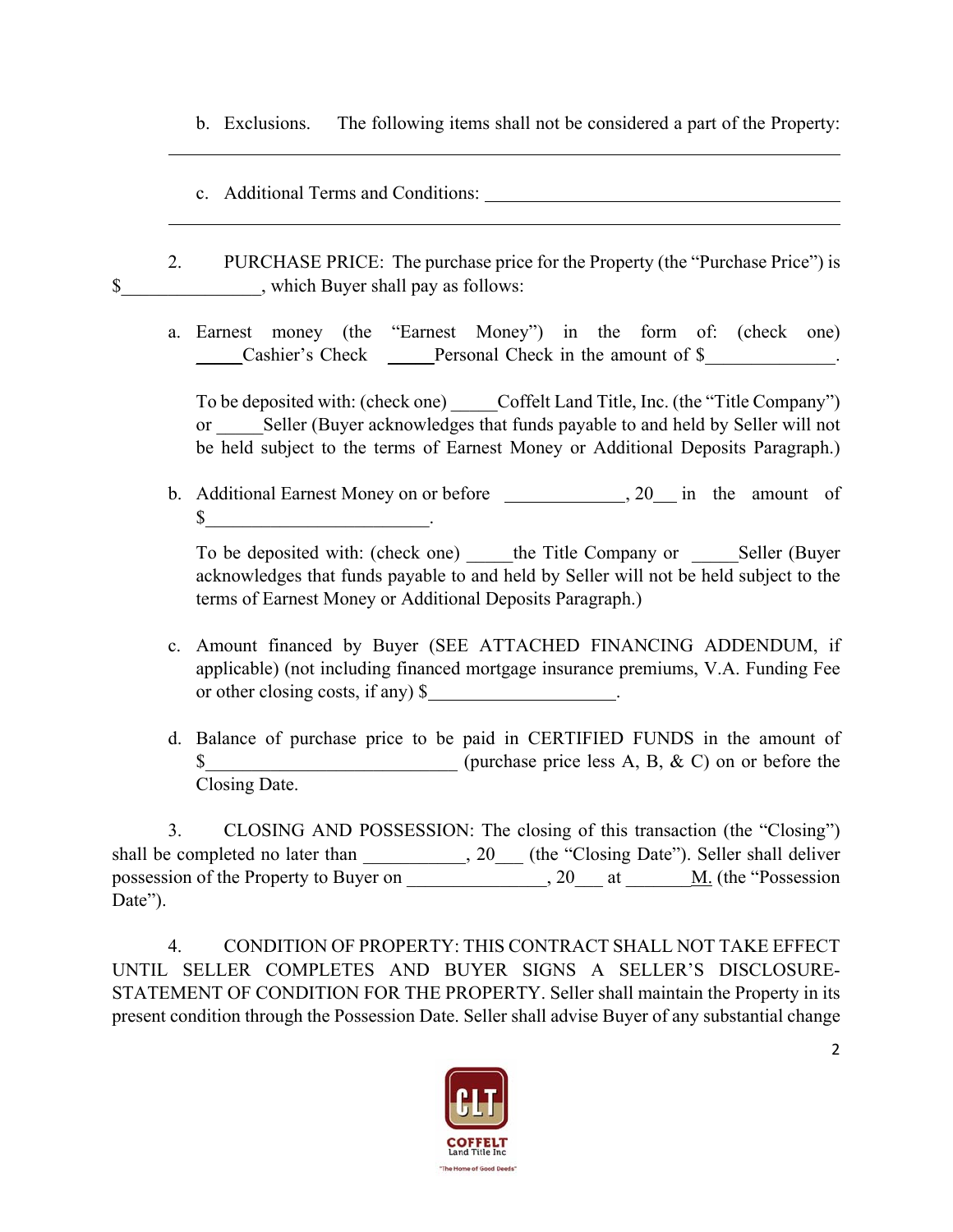in the condition of the Property occurring prior to the Closing Date as soon as is reasonably practicable after the occurrence of the event causing such substantial change. Unless otherwise agreed in writing, Seller shall remove all possessions, trash and debris from the Property upon vacating the Property or prior to delivery of possession to Buyer.

5. BUYER'S WARRANTY PLAN: (Check if applicable) Seller or Buyer, at a cost not to exceed \$ plan from \_\_\_\_\_\_\_\_\_\_\_\_\_\_\_\_\_\_\_, the price of which shall be paid at the Closing. The plan shall be a limited-service contract covering repair or replacement of the working components of the Property for a period of 1 year beginning on the Closing Date, subject to a per claim deductible of \$

6. APPRAISED VALUE CONTINGENCY: Notwithstanding any other terms of this Contract, Buyer may, within calendar days from the Effective Date (within the Inspection Period (as defined below) if left blank), obtain, at Buyer's sole cost and expense, an appraisal of the Property by an independent licensed appraiser. If financing is being obtained, the appraisal must be completed before the expiration of the Loan Approval Period (as defined below).

If the final appraised value of the Property, as determined by the appraiser selected by Buyer or Buyer's lender, as applicable, is not equal to or greater than the Purchase Price, Buyer may notify Seller of the same in writing, attaching a copy of the appraisal, in which event Seller may seek a reconsideration of value by the appraiser selected by Buyer or Buyer's lender, to be completed within calendar days (7 if left blank) of delivery of Buyer's notice. If the result of such reconsideration is a value equal to or greater than the Purchase Price, the transaction will move forward to Closing. If the result of such reconsideration is value less than the Purchase Price, Buyer and Seller will have calendar days (5 if left blank) to renegotiate an acceptable Purchase Price. If Buyer and Seller fail to agree to an acceptable Purchase Price within the time period stated above, either party may cancel the Contract by written notice to the other, in which event Buyer's Earnest Money will be subject to the provisions of the Earnest Money and Additional Deposits paragraph of this Contract.

7. FINANCIAL TERMS:

 THIS IS A CASH SALE. Buyer must provide written verification from a depository stating that Buyer has sufficient funds on deposit to complete the Closing within calendar days (5 days if left blank) of signing this Contract.

 THIS IS A FINANCED SALE. This Contract is contingent upon Buyer obtaining the financing described in this paragraph (the "Loan(s)").

Buyer may obtain Loan(s) different from those described herein provided that the terms

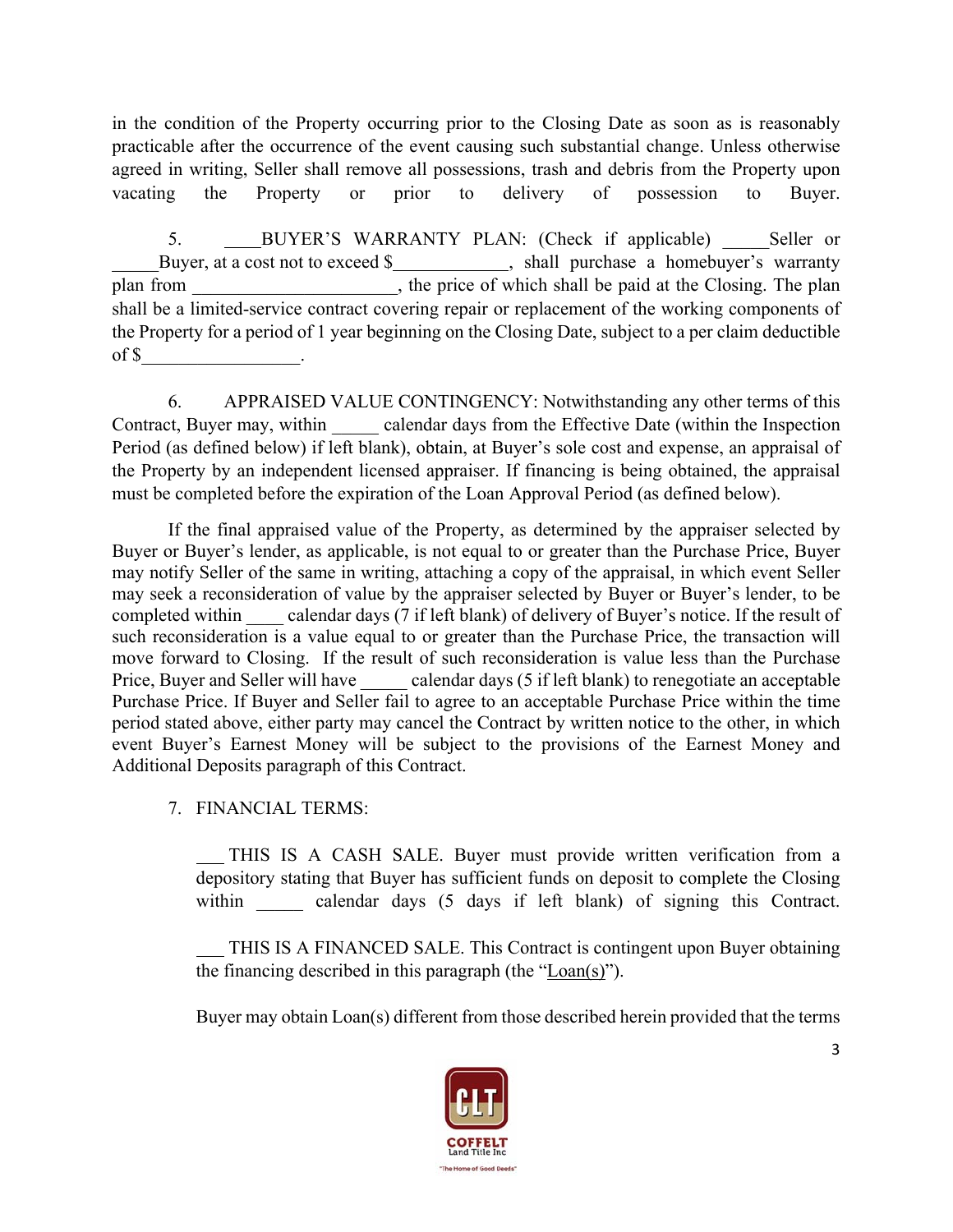of the Loan(s) do not result in additional costs to Seller, delay the Closing Date, or change the Loan(s) approval time frame. These changes must be agreed in writing, by both parties, within 3 days of Buyer's knowledge of such changes and no later than business days before the Closing (15 days if left blank).

Buyer and Seller hereby acknowledge that any changes to the terms specified below that are made after the Effective Date of the Contract have the potential to delay the Closing and/or change the costs of Closing due to federal regulations.

- a. TYPE OF FINANCING. Loan(s) will be \_\_\_\_\_\_owner-occupied Loan(s) or \_\_\_\_\_ investment Loan(s)
- b. LOAN TYPES/TERMS. Buyer will obtain a Loan(s) upon the following terms.

Type: \_\_\_\_\_ Conventional \_\_\_\_\_ FHA \_\_\_\_\_ DVA \_\_\_\_\_ Other \_\_\_\_\_ Not Applicable

Interest Rate:

Fixed Adjustable Rate Interest Only Other

Amortization Period: years

Principal Amount or LTV:

All Loan amounts will include financed mortgage insurance premiums of DVA funding fee, if any, according to the provisions described herein. The Loan(s) will be secured by a mortgage/deed of trust on the Property or as otherwise required by Lender(s) (as defined below), and repayable in monthly installments.

c. INTEREST. The Loan(s) will bear interest as follows:

i. Primary Loan: interest rate not exceeding  $\%$  per annum or the prevailing rate at closing.

ii. Secondary Loan: \_\_\_\_\_\_\_ interest rate not exceeding \_\_\_\_\_% per annum or the prevailing rate at closing

Buyer has the option to "lock in" the foregoing interest rate or to "float" the interest rate. If Buyer locks in a rate, Buyer agrees to accept the "locked" rate and terms even

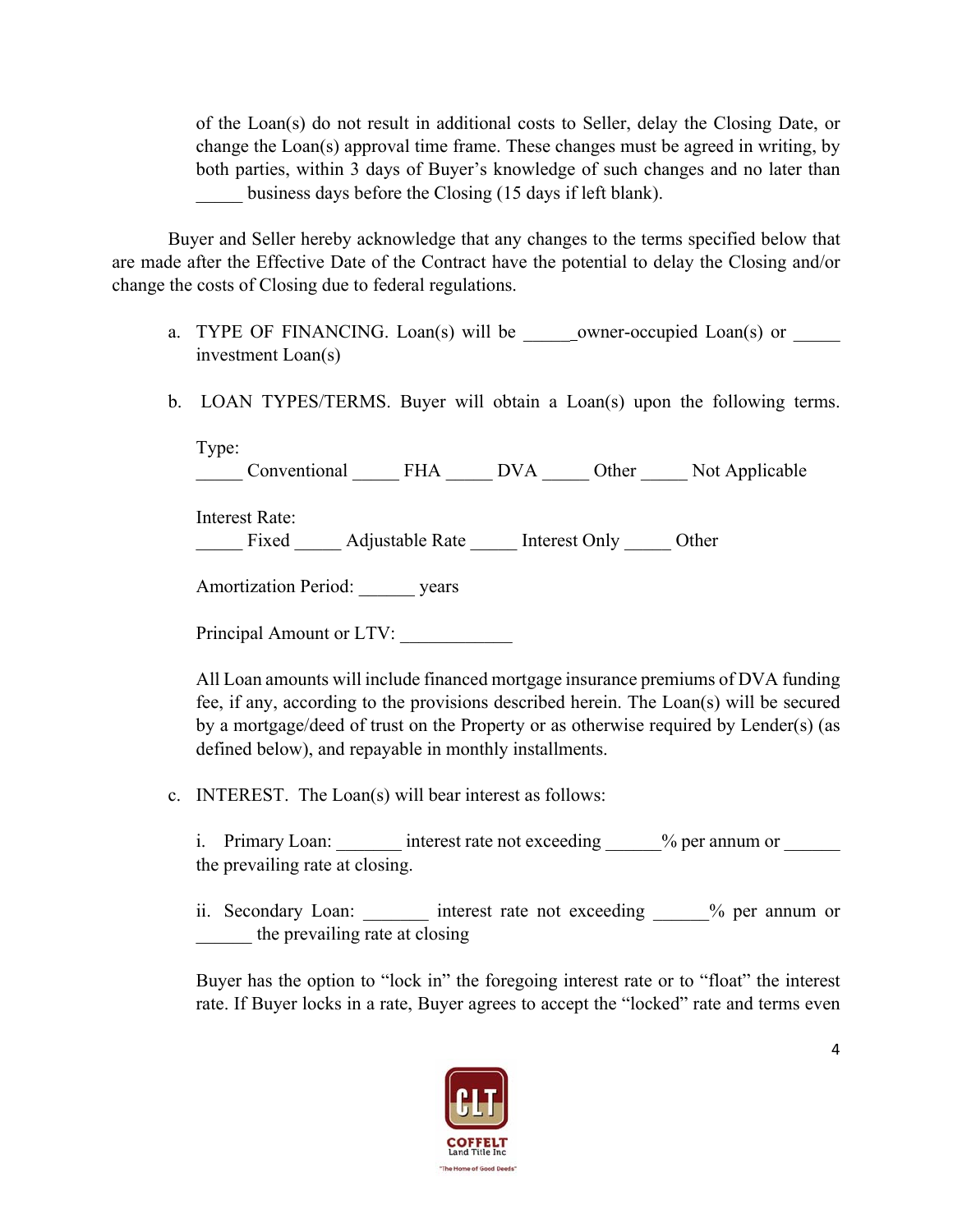if different than those stated above. If Buyer floats the rate, Buyer agrees to accept the rate and terms available from Buyer's Lender(s) for which Buyer qualifies at Closing.

### d. LOAN APPLICATION(S).

BUYER IS PRE-APPROVED (See attached Lender(s) letter(s)) Buyer has submitted information to  $("Lender(s)" )$  who has checked Buyer's credit and indicated that Buyer can qualify for a loan(s) in an amount equal to or greater than the Loan(s) contemplated in this Contract, subject to receipt by the Lender(s) of a satisfactory appraisal of the Property and any other conditions set forth in the attached Lender(s) letter(s). The pre-approval must indicate that Buyer's credit is acceptable to Lender(s) and indicated whether or not the pre-approval is subject to the sale and Closing of Buyer's current property.

BUYER IS NOT PRE-APPROVED. Within calendar days (5 days if left blank) after the Effective Date of this Contract, Buyer will complete a written application to obtain a Loan. Buyer shall authorize Lender(s) to perform services (credit report, appraisal, etc.), promptly pay the fees required by Lender(s), and promptly provide Lender(s) with all information requested. Seller is aware that pre-approval is not a guarantee that Buyer will receive Lender(s) Loan approval(s).

- e. LOAN APPROVAL(S). Buyer shall make a good faith effort to obtain a commitment for the Loan(s) within calendar days (45 days if left blank) after the Effective Date of this Contract or within  $(5 \text{ days if left blank})$  prior to the Closing Date, whichever is earlier (the "Loan Approval Period").
- f. FAILURE TO OBTAIN FINANCING. If Buyer is unable to obtain a commitment for the Loan(s) within the Loan Approval Period, either Buyer or Seller may cancel this Contract upon written notice to the other party. If Buyer is unable to obtain the Loan(s), Buyer must provide written evidence of rejection from Lender(s) within 5 days of Buyer's receipt of such written evidence. In either case, Buyer's Earnest Money shall be subject to the provisions of the Earnest Money and Additional Deposits paragraph of this Contract.

8. INSPECTIONS: Buyer may, at Buyer's expense, have the property inspected, which inspection may include, without limitation, inspections of the appliances, plumbing (including septic system), electrical, heating system, central air conditioning, fireplace, chimney, foundation, roof, siding, windows or door, ceiling, floors, insulation, drainage, interior and exterior components, any walls, decks, driveways, patios, sidewalks, fences, slabs, health and/or environmental concerns (including lead-based paint) and wood-destroying insect or other pest infestation and/or damage, as provided below:

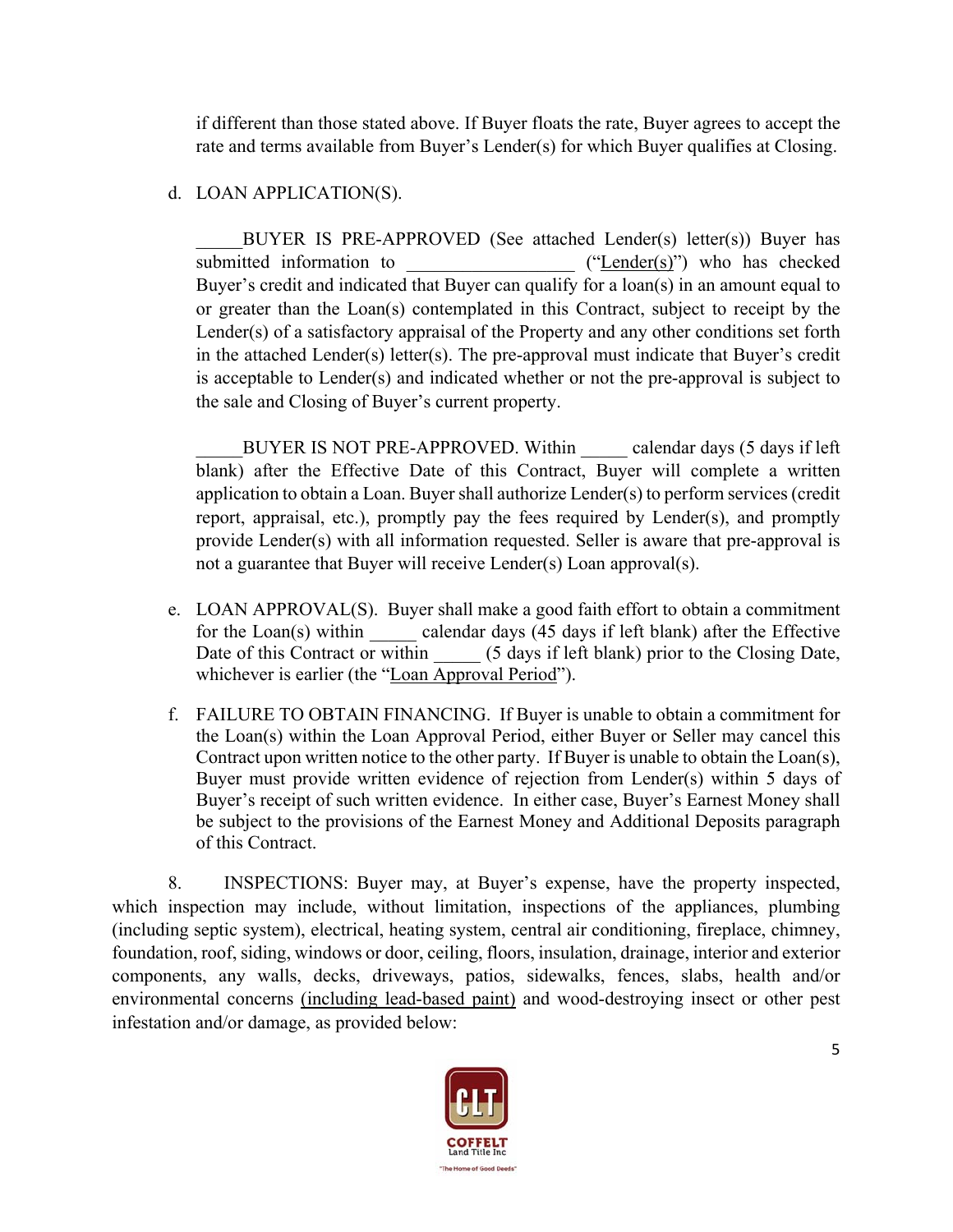PROPERTY INSURABILITY. It is recommended that homeowner's insurance availability be ascertained during the Inspection Period.

FACTORS AFFECTING INSPECTIONS. Buyer acknowledges any inspections performed may not identify deficiencies in inaccessible areas of the Property and may be limited by weather conditions at the time of the Inspection. It is recommended that Buyer check with Lender(s) and/or local government authority regarding septic inspection.

QUALITY OF REPAIRS. Seller shall complete any corrective measures to performed by Seller pursuant to the following provisions in a workmanlike manner with good-quality materials.

- a. WHEN DO BUYER'S INSPECTIONS NEED TO BE COMPLETED? Buyer must complete ALL inspections within days (10 days if left blank) (the "Inspection Period") after the Effective Date of this Contract.
- b. WHAT IF BUYER DOES NOT CONDUCT INSPECTIONS? If Buyer does not conduct any inspections Buyer shall have waived any right to cancel or renegotiate this Contract pursuant to these inspection provisions.
- c. WHAT IF BUYER DOES NOT GIVE TIMELYNOTICE OF UNACCEPTABLE CONDITIONS? If Buyer conducts inspections but fails to notify Seller of the existence of any Unacceptable Conditions prior to the expiration of the Inspection Period, Buyer shall have waived any right to cancel or renegotiate this Contract pursuant to these inspection provisions with respect to any such unidentified Unacceptable Conditions.
- d. WHAT IS AN UNACCEPTABLE CONDITION? An "Unacceptable Condition" is any condition identified in an inspection conducted by an independent qualified inspector of Buyer's choice that is unacceptable to Buyer and that is not otherwise excluded by the provisions of this Contract.
- e. WHAT IS NOT AN UNACCEPTABLE CONDITION? The following items shall not be considered Unacceptable Conditions and cannot be used by Buyer as a reason to cancel or renegotiate this Contract:

.

f. WHAT IF BUYER'S INSPECTIONS REVEAL UNACCEPTABLE CONDITIONS? If Buyer's inspections reveal one or more Unacceptable Conditions Buyer may take any one of the following described actions WITHIN THE INSPECTION PERIOD:

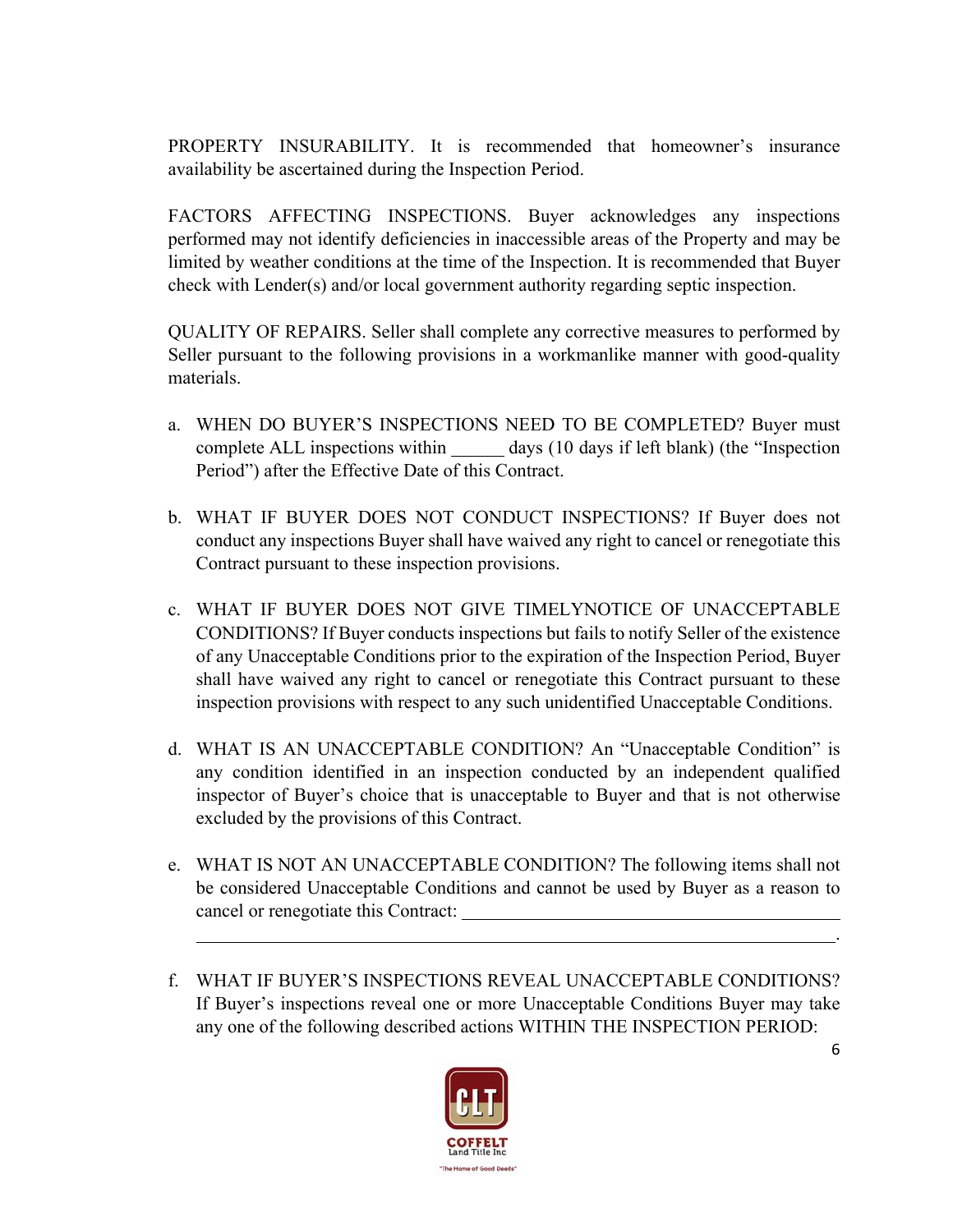- i. ACCEPT THE PROPERTY "AS IS," in which case Buyer will have waived any right to cancel or renegotiate this Contract due to the Unacceptable Conditions.
- ii. CANCEL THIS CONTRACT by notifying Seller in writing of Buyer's election to cancel.
- iii. OFFER TO RENEGOTIATE the price and/or other terms of this Contract with Seller by notifying Seller in writing within the Inspection Period, which writing shall identify the Unacceptable Conditions. Seller is not obligated to renegotiate.

BUYER'S NOTICE OF CANCELLATION OR OFFER TO RENEGOTIATE MUST BE ACCOMPANIED BY THE WRITTEN REPORT(S) OF THE INDEPENDENT QUALIFIED INSPECTOR(S) WHO CONDUCT THE INSPECTION(S).

- g. WHAT IF RENEGOTIATIONS ARE NOT SUCCESSFUL? If, within \_\_\_\_\_\_\_\_ days (5 days if left blank) after Seller's receipt of Buyer's offer to renegotiate, Buyer and Seller have not executed a written agreement satisfactorily resolving the Unacceptable Conditions, OR Buyer has not elected to accept the Property "as is" by written notice to Seller, then either party may cancel this Contract by written notice to the other.
- h. WOOD-DESTROYING INSECTS. Seller shall pay to have the Property treated for control of infestation by wood-destroying insects if a written inspection report of a reputable licensed pest control firm reveals evidence of active infestation, or evidence of past untreated infestation of the Property. If treatment is required, Seller shall provide Buyer with a certificate evidencing treatment performed by a reputable licensed pest control firm of Seller's choice, which certificate Buyer agrees to accept. Treatment shall be completed no earlier than ninety (90) calendar days prior to the Closing Date. If the Closing occurs more than ninety (90) days after the effective date of the pest inspection and Buyer's lender requires a more current inspection and/or certification, Buyer shall pay for such updated inspection and/or certification.
- i. ACCESS TO PROPERTY; RE-INSPECTIONS, DAMAGES AND REPAIRS. Seller shall provide Buyer with reasonable access to the Property to conduct any inspections, re-inspections, inspection of any corrective measures completed by Seller and/or final walk-through prior to the Closing. Buyer shall be responsible and pay for any damage to the Property resulting from such inspection(s).

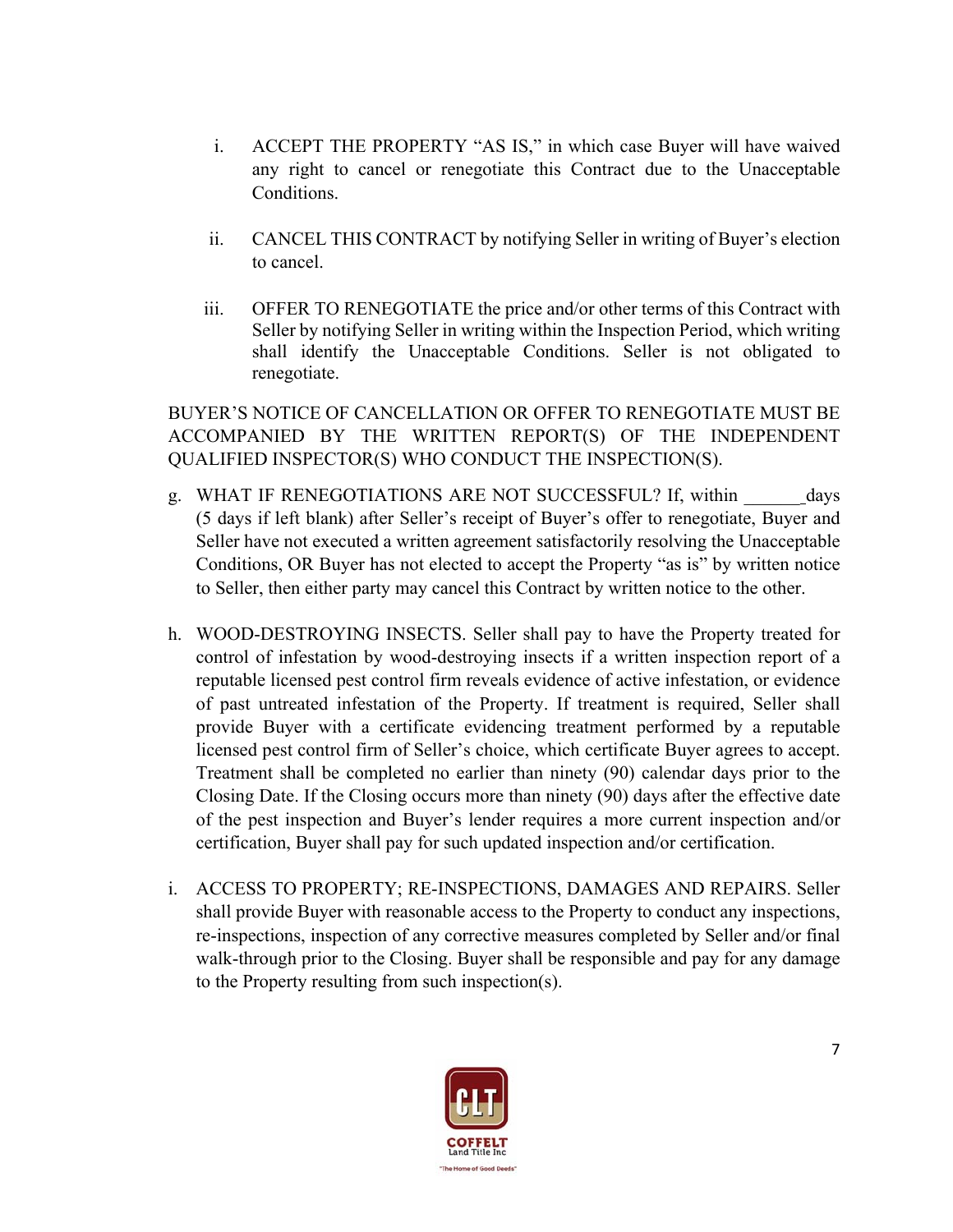9. UTILITIES/MAINTENANCE/CASUALTY LOSS: SELLER SHALL LEAVE ALL UTILITIES ON UNTIL THE DATE OF POSSESSION UNLESS OTHERWISE AGREED. Seller shall perform ordinary and necessary maintenance, upkeep and repair to the Property and to keep the improvements on the Property fully insured until the Closing. If, before the Closing, any improvements on the Property are damaged or destroyed by fire or other causes, including those that could be covered by fire and extended coverage insurance, the parties agree that the risk of that danger or destruction shall be borne as follows:

- a. If the damage is minor, Seller may repair or replace the Property if the work can be completed before the Closing Date.
- b. If Seller elects not to repair or replace the Property, or if the damage is substantial, Seller shall notify Buyer in writing, in which event Buyer may cancel this Contract by delivering written notice to Seller within 10 days after receiving notice of the damage or destruction of the Property.
- c. If Buyer elects not to cancel this Contract, the Purchase Price shall not be reduced, and the Property shall be conveyed in its existing condition as of the Closing Date; provided; however, Seller shall credit Buyer with the insurance deductible and assign Seller's fire and extended coverage proceeds to Buyer at the Closing.

# 10. RADON, MICROBIALS AND OTHER ENVIRONMENTAL POLLUTANTS:

- a. RADON. Buyer is hereby notified that the Property may present exposure to dangerous concentrations of indoor radon gas that may place occupants of the Property at risk of developing radon-induced lung cancer. Radon, a class-A human carcinogen, is the leading cause of lung cancer in non-smokers and the second leading cause of lung cancer overall. For additional information, please go to http://www.kansasradonprogram.org or http://www.epa.gov/radon.
- b. MICROBIALS AND OTHER ENVIRONMENTAL POLLUTANTS. Buyer hereby acknowledges that mold, fungi, bacteria and other microbials commonly exist in homes and will exist in the Property as a result of rain, humidity, other moisture located in the Property and on materials during the normal construction process, and as a result of the use of wood and other materials that commonly contain mold, fungi, bacteria and other microbials at the time of delivery to the job site. Buyer has the opportunity to become informed about microbials and other environmental pollutants, and the potential health risks of microbials and other environmental pollutants.
- c. Neither Seller nor Buyer claims or possesses any special expertise in the measurement or reduction of radon, microbials or other environmental pollutants, nor has Seller provided any advice to Buyer as to acceptable levels or possible health hazards of radon, microbials or other environmental pollutants. Seller makes no assurances that

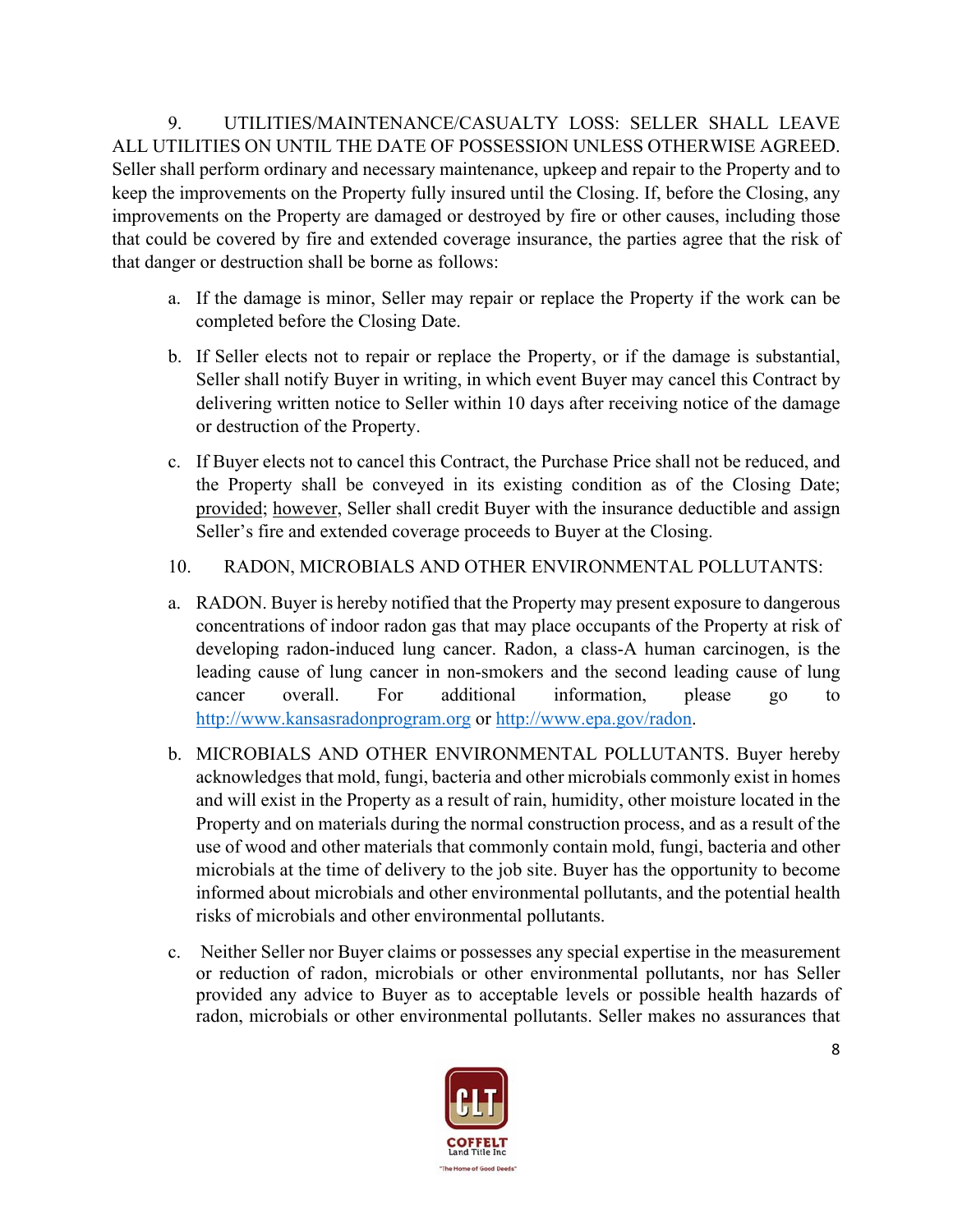any existing systems, devices or methods incorporated into the Property, if any, for the purpose of reducing radon, microbials or other environmental pollutant levels will be effective and Seller has no responsibility for the operation, maintenance or effectiveness of such systems, devices and methods.

11. EARNEST MONIES AND ADDITIONAL DEPOSITS: Unless otherwise agreed, any Earnest Money, additional deposits referenced in Section 2(a) or additional funds deposited by any of Seller, Buyer or Lender(s) shall be deposited in an insured escrow account maintained by the Title Company. Buyer and Seller agree that the Title Company may retain any interest earned on any funds deposited in said account. If the Earnest Money is to be forfeited or refunded for any reason, Buyer and Seller agree that the amount to be distributed shall first be reduced by any unpaid charges for credit reports, appraisals, surveys, title investigation fees, and termite, mechanical or other inspections, if any, incurred by the Title Company on behalf of the party receiving the funds.

If this Contract is terminated by the express provisions of this Contract or by either party pursuant to a right expressly given in this Contract, the Earnest Money deposit shall be returned to Buyer, and neither party shall have any further rights or obligations under this Contract, except as otherwise stated in this Contract. Notwithstanding any other terms of this Contract providing for the forfeiture or refund of Earnest Money, the parties understand that the Title Company may not distribute the Earnest Money without the written consent of all parties to this Contract unless permitted to do so by applicable state laws. If Buyer and Seller are unable to agree in writing upon the disposition of the Earnest Money or any other funds, the Title Company may, but shall not be obligated to, commence an interpleader or similar proceeding and Buyer and Seller authorize the Title Company to pay all funds to the Clerk of the Court for disposition as the Court may direct. Buyer and Seller agree that the Title Company shall be entitled to reimbursement of its costs incurred in connection with any interpleader or similar proceeding including, without limitation, reasonable attorneys' fees and expenses. Such costs shall be borne equally by Buyer and Seller unless they agree or the Court directs otherwise.

Buyer and Seller agree that in the absence of a dispute or written consent to distribution, the failure by either to respond in writing to a certified letter from the Title Company within 15 days of receipt thereof or failure to make written demand for return or forfeiture of the Earnest Money within 60 days of notice of cancellation of this Contract shall constitute consent to distribution of the Earnest Money as suggested in such certified letter.

12. SURVEY: Buyer may, at Buyer's expense, obtain a "staked" survey of the Property before the Closing Date to ensure that there are no defects, encroachments, overlaps, boundary line or acreage disputes, or other such matters that would be disclosed by a survey. Buyer acknowledges that a mortgage inspection report or "loan survey" normally required by a lending institution is not a "staked" survey. A title insurance company typically requires a "staked" survey in order to provide survey coverage to a buyer. Prior to the Closing Date, Buyer shall notify Seller

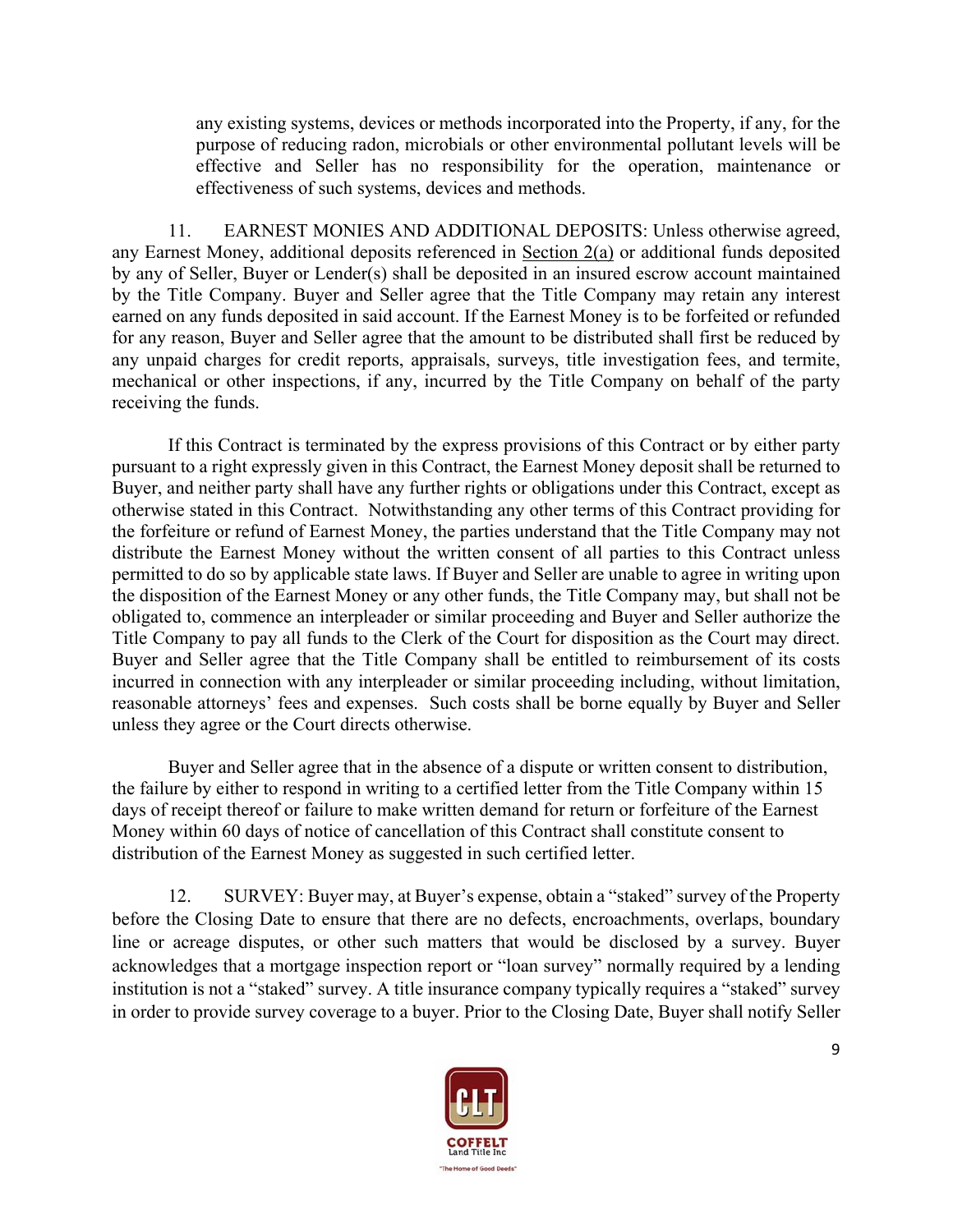of any defects disclosed by the survey (including, without limitation, encroachments of any improvement upon, from, or onto the Property or any building setback line, property line, or easement), and each such defect shall be deemed to be a title defect. Seller shall remedy such defects as are susceptible of being remedied prior to the Closing Date. If Seller does not so remedy such defects, Buyer shall have the option of (a) proceeding to Closing and accepting the title Seller is able to convey without adjustment in the Purchase Price, or (b) canceling this Contract.

13. EVIDENCE OF TITLE: Within a reasonable time after the Effective Date, but prior to the Closing Date (the "Commitment Delivery Date"), Seller shall, at Seller's sole expense, deliver to Buyer a title insurance commitment pursuant to which the Title Company shall agree to issue to Buyer, at Seller's sole expense, an owner's policy of title insurance in the amount of the Purchase Price, insuring marketable fee simple title to the Property in Buyer upon recording of the Deed; provided, however, title to the Property shall be subject to the conditions in this Contract, to customary covenants, declarations, restrictions, zoning laws, easements, party wall agreements, special assessments, and community contracts or record as of the effective date of the title commitment (the "Permitted Exceptions"), as well as any liens, encumbrances or other matters affecting title to the Property created by Buyer or arising by virtue of Buyer's activities or ownership. Unless there is a defect in title to the Property that is not corrected prior to the Closing Date, Buyer may not object to untimely delivery of the title commitment.

The policy shall also insure Buyer as of the date of recording of the Deed, against any lien, or right to a lien, for services, labor or material imposed by law and not shown by the public records. Seller agrees to comply with the requirements of the Title Company for issuance of this coverage. Any mechanic's lien or notice of intent filed during construction and prior to closing will not be deemed a defect in title unless the title insurance company will not insure against loss therefrom. The following notice is provided for property located in Missouri only:

If the Property has not been occupied by Seller and has had recent construction work performed, the Seller may be required to post and record a "notice of intended sale," as stated in Chapter 429 Missouri Revised Statutes, in order for Buyer to obtain Mechanic's Lien Coverage. All parties are advised to consult with the title company regarding these requirements.

Buyer shall have a reasonable time after receipt of the title commitment (the "Objection Period") to notify Seller in writing of any valid objections to title to the Property (the "Defects"). Seller shall then make a good faith effort to remedy the Defects. If Seller does not remedy the Defects before the Closing Date, Buyer may elect to (a) waive the Defects, (b) extend the Closing Date a reasonable time to allow Seller to remedy the Defects or (c) cancel this Contract, in which event the Earnest Money will be returned to Buyer. Notwithstanding anything herein to the contrary, if the time between the Effective Date and the Closing Date is too short to permit compliance with the time frames described in this paragraph, both the Commitment Delivery Date and the Objection Period shall mean as soon as reasonably possible but not later than the Closing Date.

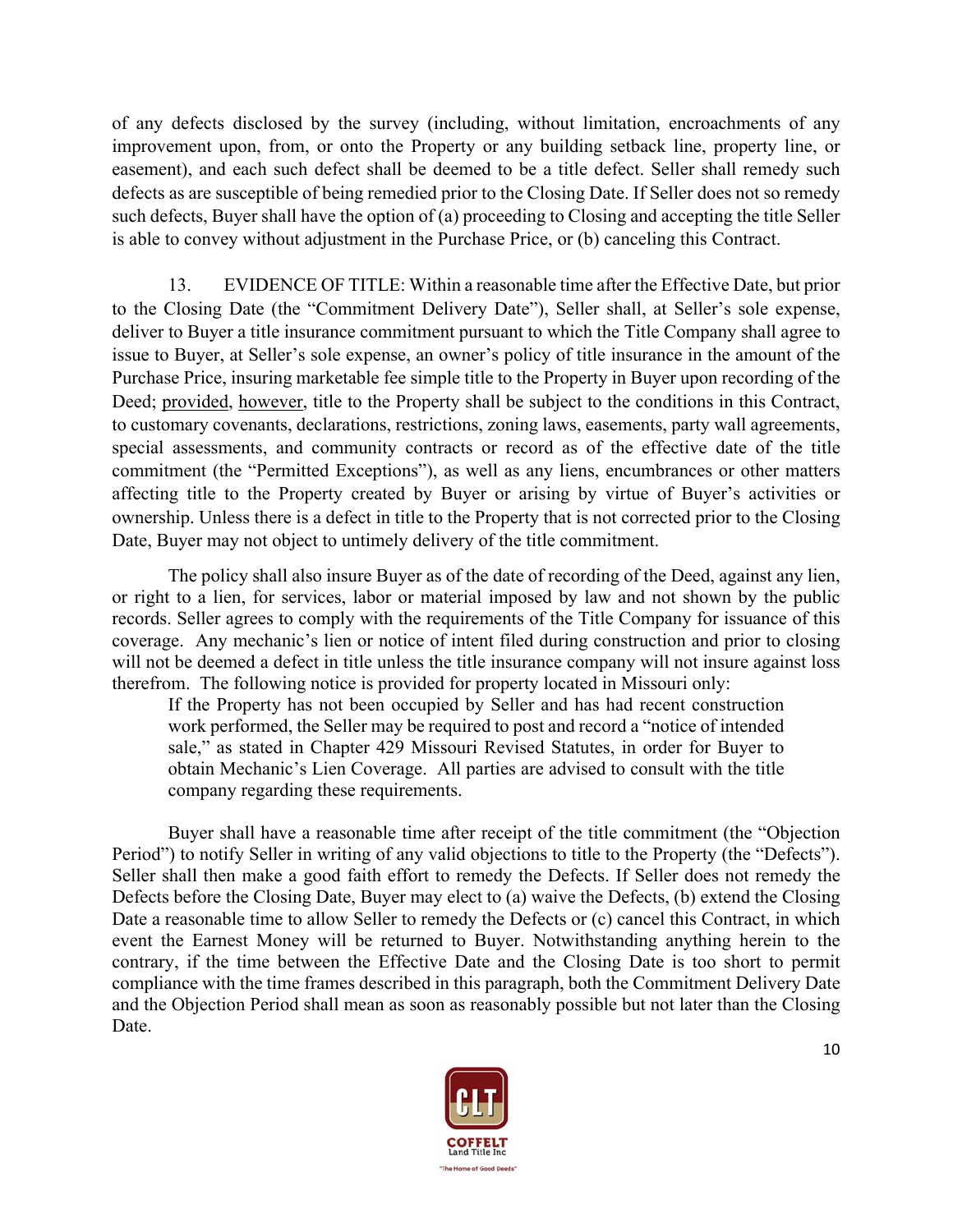14. TAXES AND PRORATIONS: All general, state, county, school and municipal real estate taxes, homes association dues and fees, special assessments, interest on existing loans to be assumed by Buyer, and any other contractual obligations of Seller to be assumed by Buyer for years prior to the calendar year in which the Closing occurs shall be paid by Seller.

- a. Any of the preceding items which become due and accrue during the calendar year in which the Closing occurs (including rents, if applicable) shall be prorated between the parties as of the Closing Date and, for all years thereafter, to the extent permitted by applicable law, shall be assumed and paid by Buyer. Buyer acknowledges that the Property may be subject to a special assessment, fee or located in an improvement district. Buyer acknowledges this disclosure is required by Kansas law, and may be found in the Seller's Disclosure and Condition of Property Addendum or a separate document, if applicable.
- b. If the actual amount of any item, other than taxes for the current year, cannot be ascertained from the public record, the amount of the item for the preceding year will be used for the current year's amount. If the actual amount of taxes for the current calendar year cannot be determined, it will be estimated by using the current year's appraised value, if available from the county taxing authority, and last year's mill levy. If appraised value is not available, the Contract Purchase Price will be used with last year's mill levy. Buyer and Seller agree to accept such proration's as final and release each other, Broker(s), Agent(s) and Closing Agent(s) from any liability for any increase or decrease in actual taxes due.
- c. In Missouri, reassessment takes place in odd-numbered years. Missouri transactions closing in odd-numbered years are subject to the process in Section 14 b. Missouri transactions closing in even-numbered years will be prorated based upon the preceding year's tax amount.

15. DELIVERY OF DEED/DISTRIBUTION OF PROCEEDS: On or before the Closing Date, Seller shall execute and deliver to the Title Company, a general warranty deed (or a special warranty deed or fiduciary deed if Seller is a corporation, financial institution or fiduciary) (the "Deed") and all other documents and funds reasonably necessary to complete the Closing. On or before the Closing Date, Seller and Buyer shall each deliver to the Title Company a CASHIER'S CHECK, WIRE OR OTHER CERTIFIED FUNDS sufficient to satisfy its respective obligations under this Contract. Seller acknowledges that disbursement of proceeds may not be made until after the Deed and, if applicable, mortgage or deed of trust have been recorded.

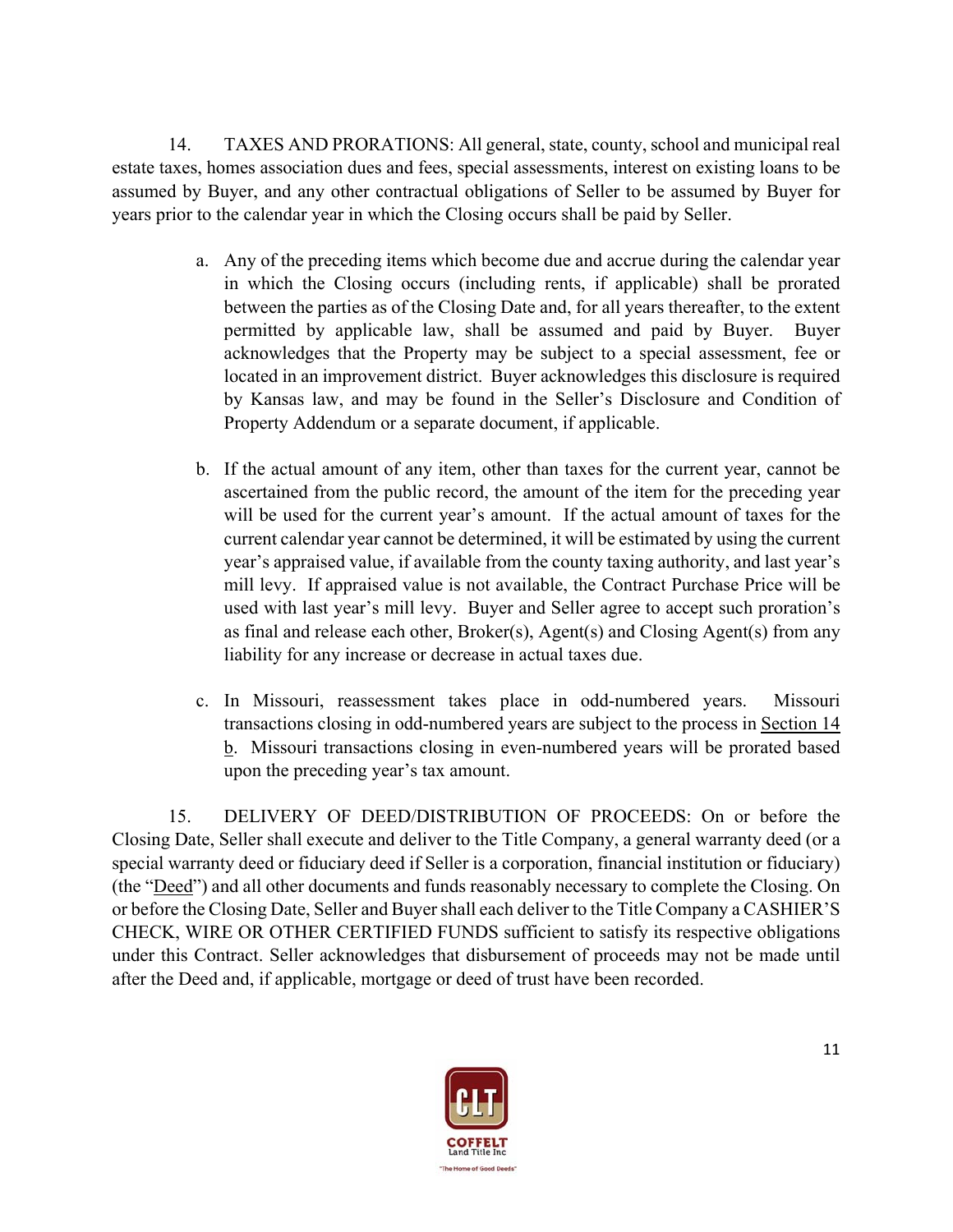16. PARTIES: This is a Contract between Seller and Buyer. If either Seller or Buyer constitutes two or more persons, the term "Seller" or "Buyer" shall be construed to read "Sellers" or "Buyers" whenever the sense of the Contract requires. Unless identified as Seller or Buyer, the Title Company and any other closing agent or Title Company and their employees involved in this transaction are acting as agents only and are not parties to this Contract.

17. NOTICES: Any notice or other communication required or permitted hereunder may be delivered in person or by facsimile or electronic mail to the address set forth in this Contract or such other address or number as shall be furnished in writing by any party. Such notice or communication shall be deemed to have been given as of the date so delivered in person, or received by facsimile or electronic mail. All parties agree this transaction may be conducted by electronic means, including email, according to the Uniform Electronic Transaction Act as adopted in Kansas and Missouri.

18. AGENCY: Buyer and Seller represent to each other that they have not been represented in this transaction by an agent or other real estate licensee to whom a real estate commission might be owed. Any party to this Contract through whom a claim to any broker's, finder's or other fee is made, contrary to the representations made above in this paragraph, shall indemnify, defend and hold harmless the other party to this Contract from any loss, liability, damage, attorney's fees, court costs and other legal expenses paid or incurred by the other party, that is in any way related to such a claim. The provisions of this paragraph shall survive Closing or termination of this Contract.

19. DEFAULTS AND REMEDIES: Seller or Buyer shall be in default under this Contract if either fails to comply with any material covenant, agreement or obligation within any time limits required by this Contract. Following a default by either Seller or Buyer under this Contract, the other party shall have the following remedies:

- a. If Seller defaults, Buyer may either (1) specifically enforce this Contract and recover damages suffered by Buyer as a result of the delay in the acquisition of the Property; or (2) terminate this Contract by written notice to Seller and, at Buyer's option, pursue any remedy and damages available at law or in equity. If Buyer elects to terminate this Contract, the Earnest Money shall be returned to Buyer.
- b. If Buyer defaults, Seller may either (1) specifically enforce this Contract and recover damages suffered by Seller as a result of the delay in the sale of the Property; or (2) terminate this Contract by written notice to Buyer and, at Seller's option, either retain the Earnest Money as liquidated damages as Seller's sole remedy (the parties recognize that it would be extremely difficult to ascertain the extent of actual damages caused by Buyer's breach, and that the Earnest Money

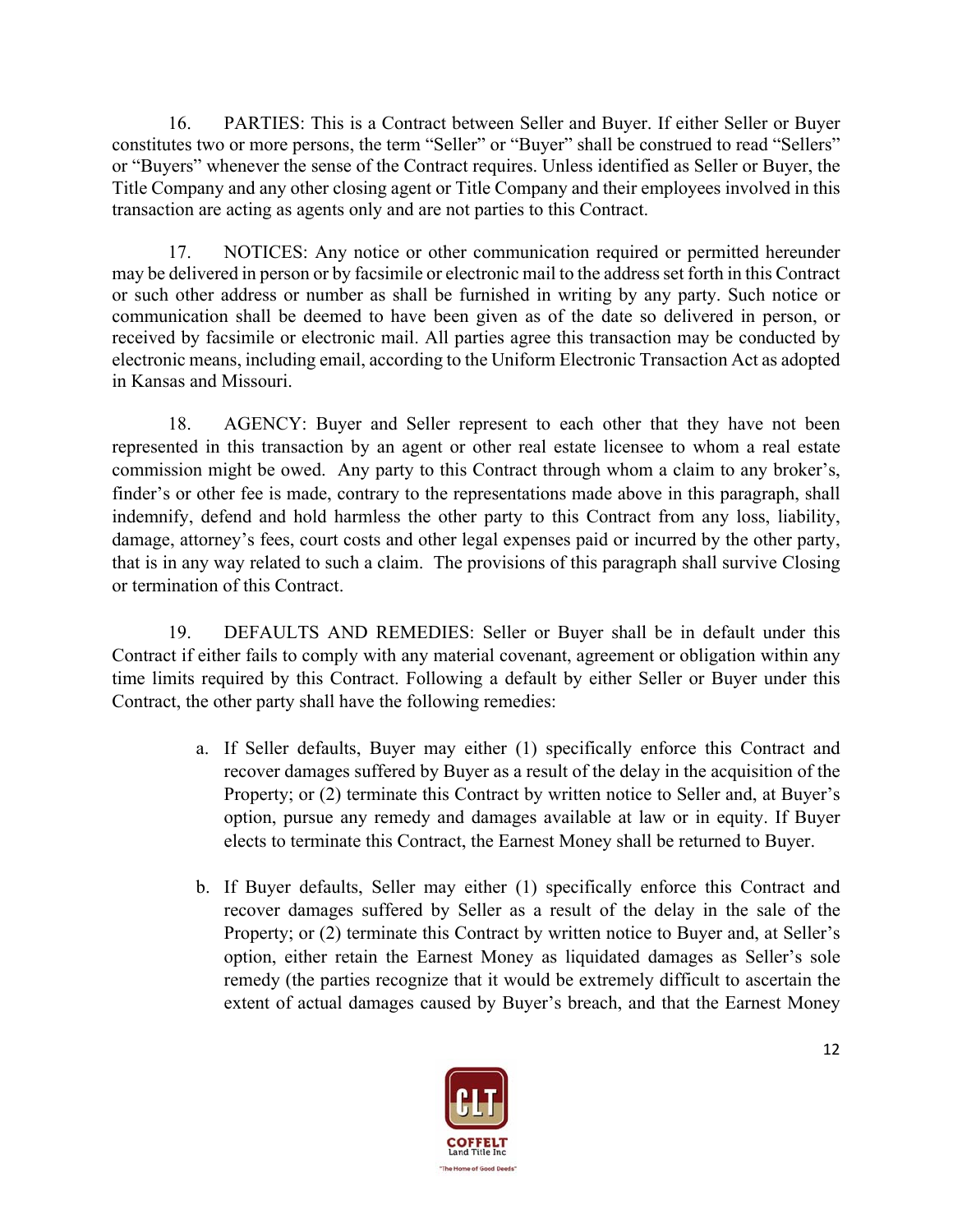represents as fair an approximation of such actual damages as the parties can now determine), or pursue any other remedy and damages available at law or in equity.

c. If, as a result of a default under this Contract, either party employs an attorney to enforce its rights, the defaulting party shall, unless prohibited by law, reimburse the non-defaulting party for all reasonable attorneys' fees, court costs and other legal expenses incurred by the non-defaulting party in connection with the default.

20. TIME IS OF THE ESSENCE WITH RESPECT TO THIS CONTRACT AND EVERY PROVISION THEREOF.

21. ADDENDA/CONTINGENCIES: The following Addenda (riders, supplements, etc.) are attached hereto and are a part of this Contract (check applicable paragraphs):

| $\Box$ Financing Addendum                               | $\Box$ Contingency for Sale of Buyer's Property |
|---------------------------------------------------------|-------------------------------------------------|
| $\Box$ Assumption/Equity Purchase Addendum $\Box$ Other |                                                 |
| $\Box$ Owner Finance Addendum                           | $\Box$ Other                                    |

22. ADDITIONAL TERMS AND CONDITIONS:

 $\overline{a}$ 

 $\overline{a}$ 

23. EXPIRATION: This offer shall expire on \_\_\_\_\_\_\_\_\_\_\_\_\_\_, 20\_\_\_\_ at \_\_\_\_\_\_ o'clock m. (5:00 p.m. if left blank) unless accepted by Seller or withdrawn by Buyer before that time.

24. ENTIRE AGREEMENT AND MANNER OF MODIFICATIONS: This Contract and all attachments hereto, including, if applicable, Financing Addendum, Counter-Offer Addenda, Legal Description/Franchise Disclosure addendum, Statement of Condition addendum and Amendments constitute the complete agreement of the parties concerning the Property, supersede all previous agreements, and may be modified only by a written agreement signed by all parties.

[Remainder of page intentionally blank]

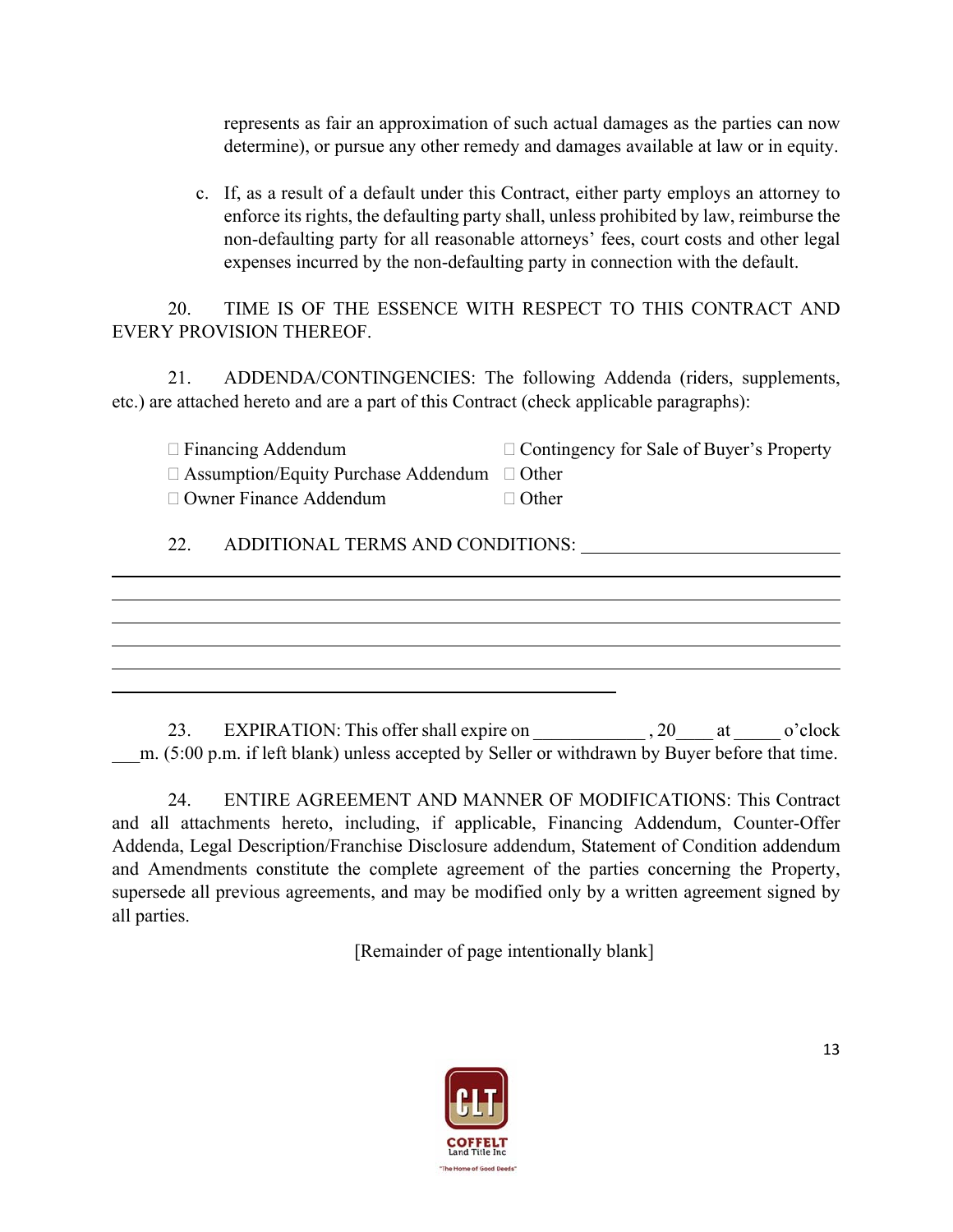# WHEN SIGNED BY ALL PARTIES, THIS IS A LEGALLY BINDING CONTRACT. IF NOT UNDERSTOOD, CONSULT AN ATTORNEY BEFORE SIGNING.

| <b>SELLER</b>  | <b>DATE</b> | S.S. | <b>BUYER</b>   | <b>DATE</b> | S.S. |
|----------------|-------------|------|----------------|-------------|------|
| <b>SELLER</b>  | <b>DATE</b> | S.S. | <b>BUYER</b>   | <b>DATE</b> | S.S. |
| <b>ADDRESS</b> |             |      | <b>ADDRESS</b> |             |      |

\*Closing Agent is required by IRS Regulations to report this information.

DATE OF FINAL ACCEPTANCE, THE "EFFECTIVE DATE" IS \_\_\_\_\_\_\_\_\_\_\_\_\_\_\_\_\_\_\_\_\_\_\_\_\_\_\_\_\_\_

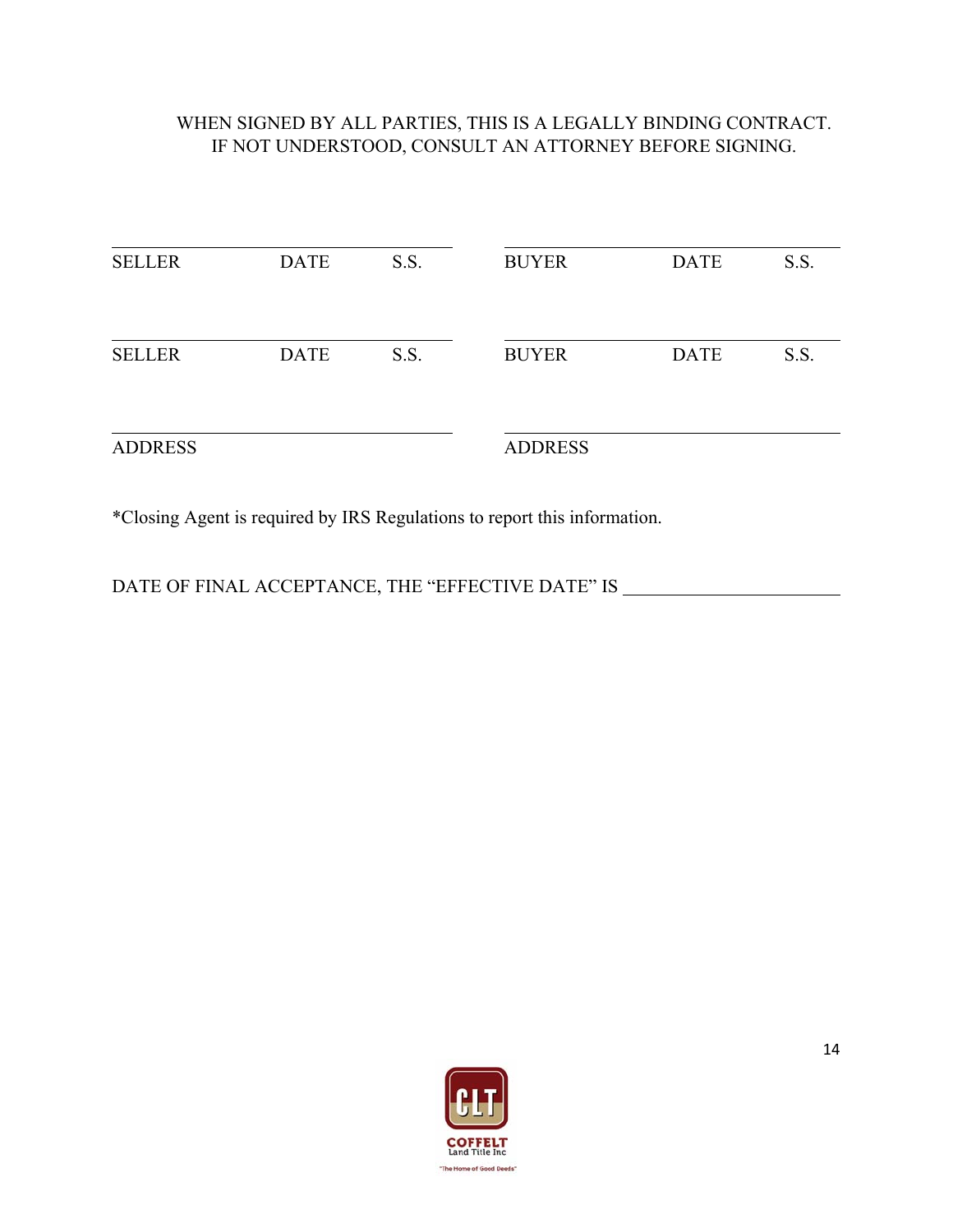# AMENDMENT TO THE REAL ESTATE CONTRACT

|    | This Amendment form is for use in changing the terms of an existing contract. It is not<br>intended for use as part of an offer or counteroffer during negotiations.                                                                                                                                                  |
|----|-----------------------------------------------------------------------------------------------------------------------------------------------------------------------------------------------------------------------------------------------------------------------------------------------------------------------|
|    |                                                                                                                                                                                                                                                                                                                       |
|    |                                                                                                                                                                                                                                                                                                                       |
|    | PROPERTY: Network of the Contract of the Contract of the Contract of the Contract of the Contract of the Contract of the Contract of the Contract of the Contract of the Contract of the Contract of the Contract of the Contr                                                                                        |
|    | <b>CONTRACT EFFECTIVE DATE:</b>                                                                                                                                                                                                                                                                                       |
|    | This amendment modifies the terms of the above referenced contract. Except for the<br>changes noted below, all of the other provisions of the contract shall remain in full effect.                                                                                                                                   |
|    | 1. Base Contract – Paragraph # or Addendum – Paragraph # is changed as<br>follows:                                                                                                                                                                                                                                    |
| 2. | Base Contract – Paragraph # _________ or Addendum – Paragraph # _is changed as                                                                                                                                                                                                                                        |
| 3. |                                                                                                                                                                                                                                                                                                                       |
| 4. | Base Contract – Paragraph # _________ or Addendum – Paragraph # _is changed as<br>follows: <u>contract the contract of the contract of</u> the contract of the contract of the contract of the contract of the contract of the contract of the contract of the contract of the contract of the contract of the contra |
|    | 5. Base Contract – Paragraph # ________ or Addendum – Paragraph # _is changed as<br>follows:                                                                                                                                                                                                                          |
| 6. | <b>Additional Terms:</b>                                                                                                                                                                                                                                                                                              |



 $\overline{a}$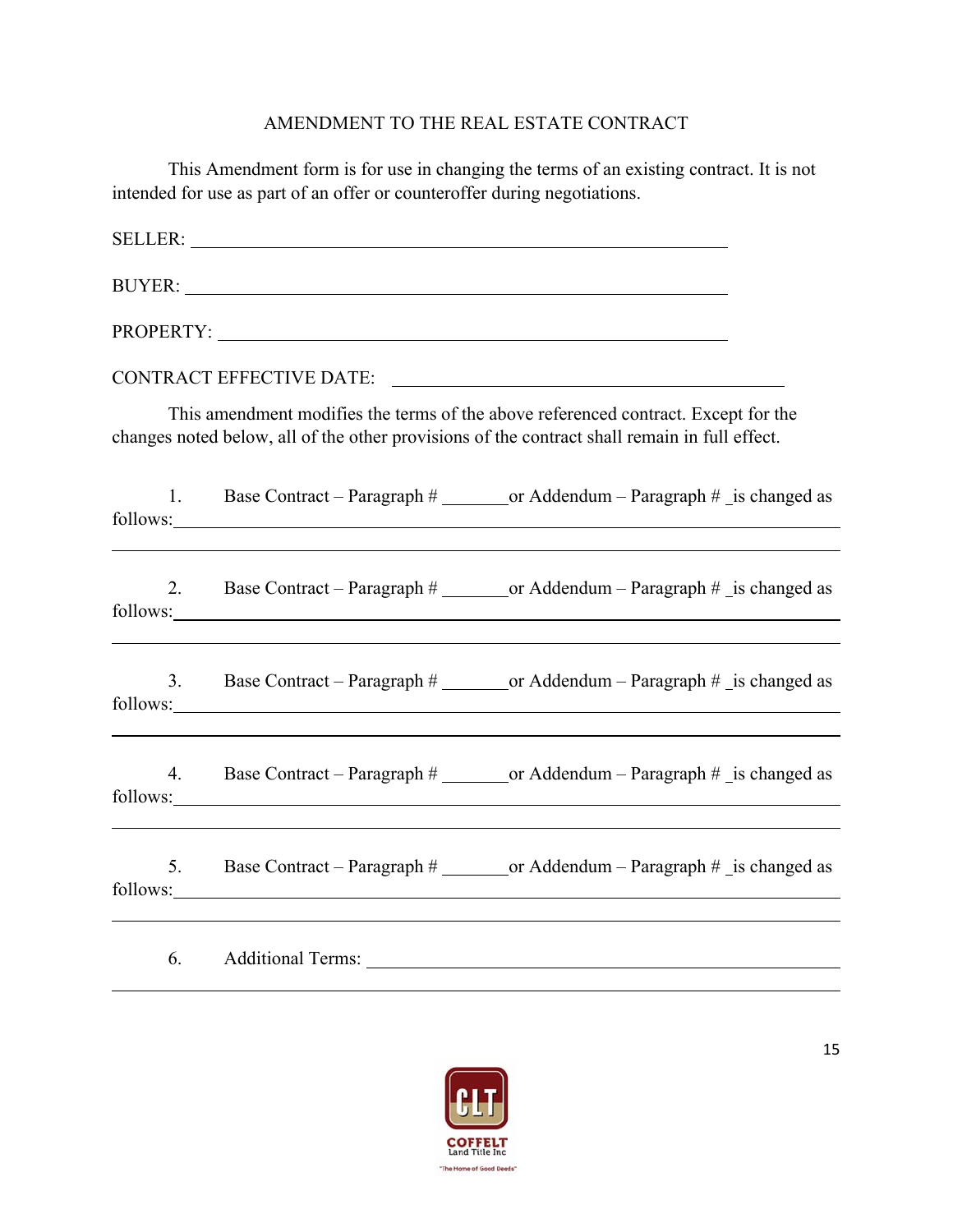7. Additional Pages (Check if Applicable) The \_additional pages attached to this Amendment contain terms which are an integral part of this Contract.

 $\overline{a}$ 

CAREFULLY READ THE ABOVE TERMS. IF NOT UNDERSTOOD, CONSULT AN ATTORNEY BEFORE SIGNING.

| <b>SELLER</b> | <b>DATE</b> | <b>BUYER</b> | <b>DATE</b> |
|---------------|-------------|--------------|-------------|
|               |             |              |             |
| <b>SELLER</b> | <b>DATE</b> | <b>BUYER</b> | <b>DATE</b> |

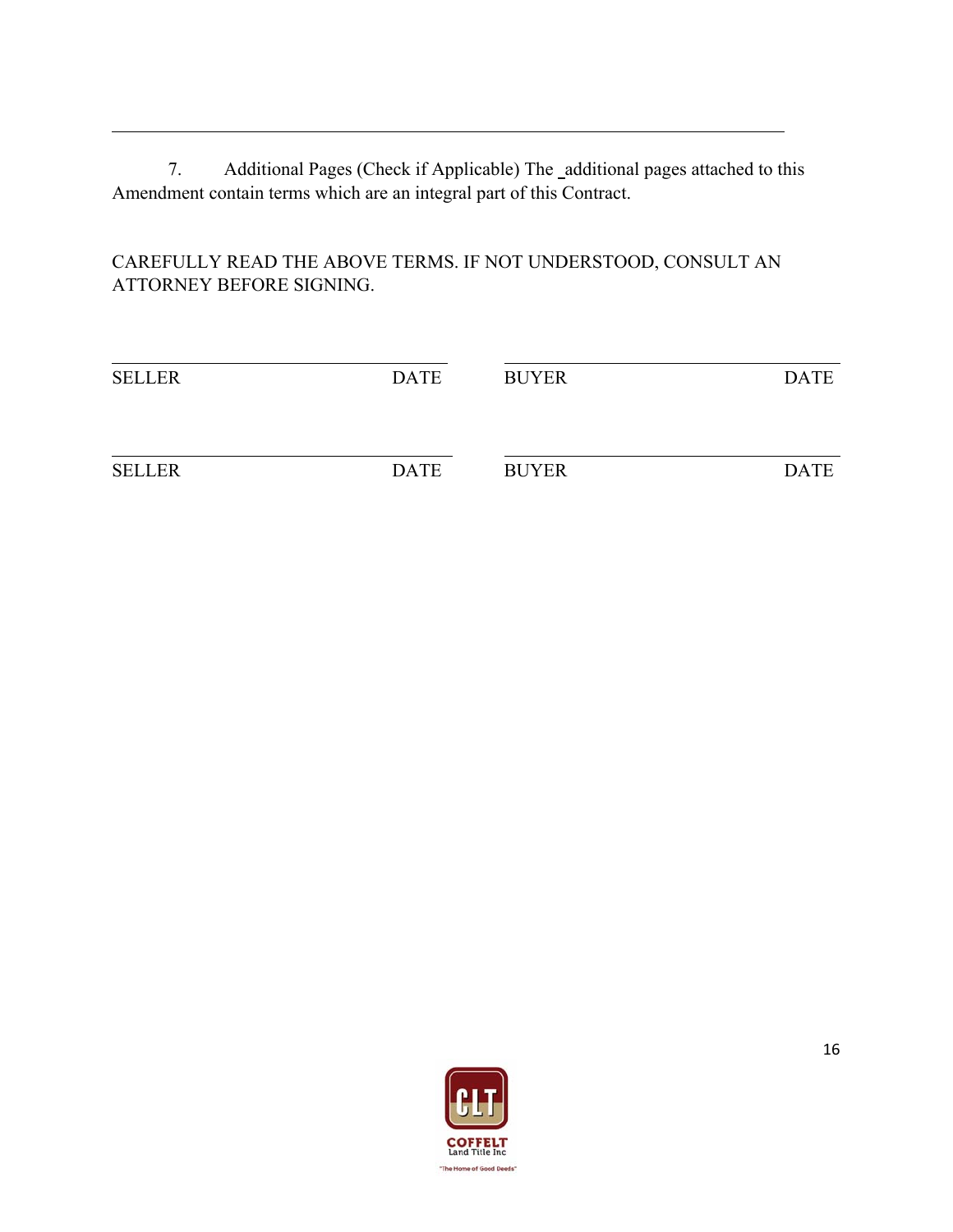# SELLER INFORMATION SHEET

The completion of this document will aid Coffelt Land Title, Inc. in handling your transaction accurately and expeditiously.

### SELLER INFORMATION

| Daytime Phone: 2008 and 2008 and 2008 and 2008 and 2008 and 2008 and 2008 and 2008 and 2008 and 2008 and 2008 and 2008 and 2008 and 2008 and 2008 and 2008 and 2008 and 2008 and 2008 and 2008 and 2008 and 2008 and 2008 and |  |  |  |  |
|-------------------------------------------------------------------------------------------------------------------------------------------------------------------------------------------------------------------------------|--|--|--|--|
| Evening Phone: New York Changes and School Changes and School Changes and School Changes and School Changes and School Changes and School Changes and School Changes and School Changes and School Changes and School Changes |  |  |  |  |
| HOME ASSOCIATION DUES<br>Do you pay home Association Dues? Yes __ No __<br>How are they paid? Yearly __ Monthly _____                                                                                                         |  |  |  |  |
|                                                                                                                                                                                                                               |  |  |  |  |
|                                                                                                                                                                                                                               |  |  |  |  |

# EXISTING LOAN INFORMATION

Mortgage Company:

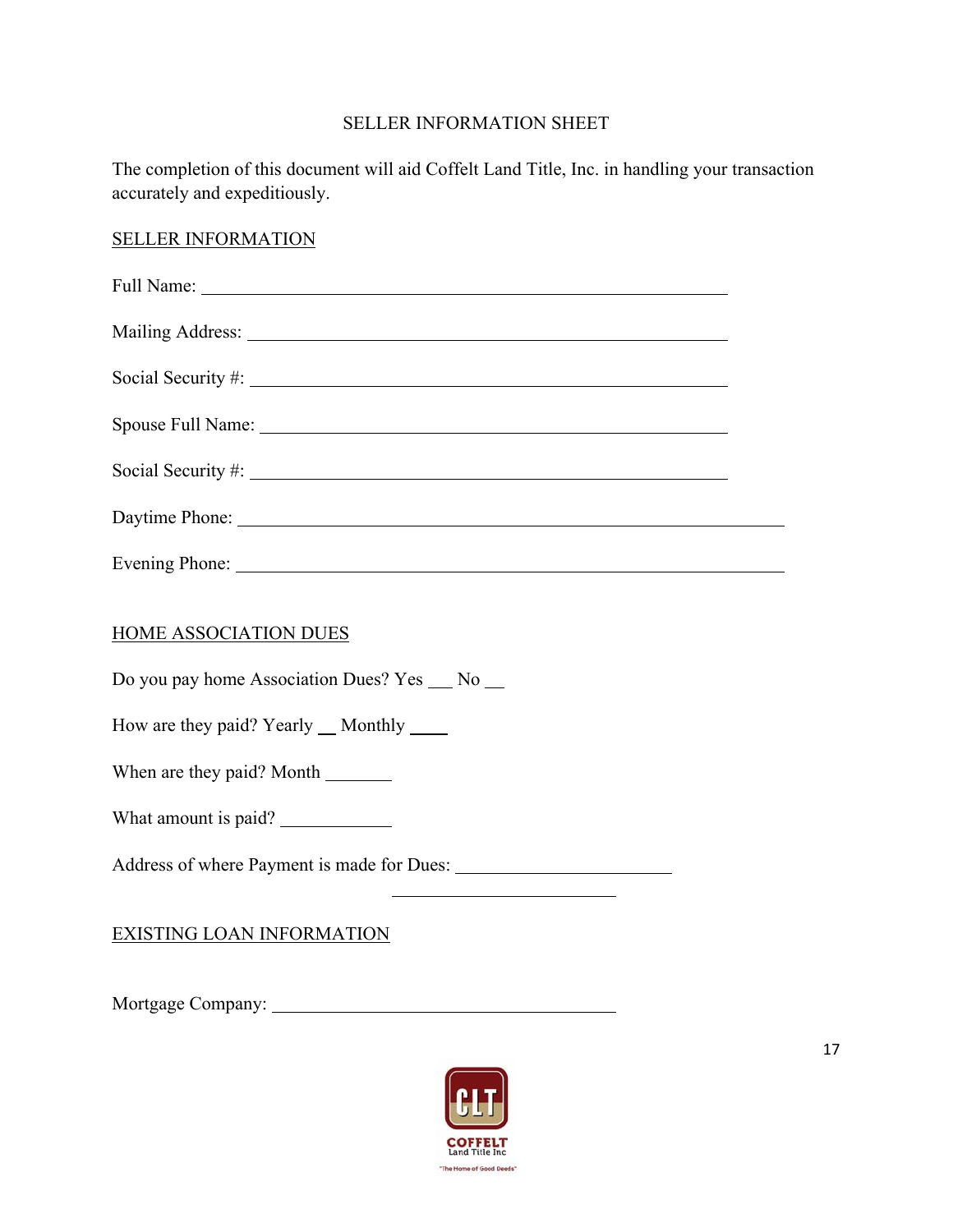Loan or Account #:

Phone Number:

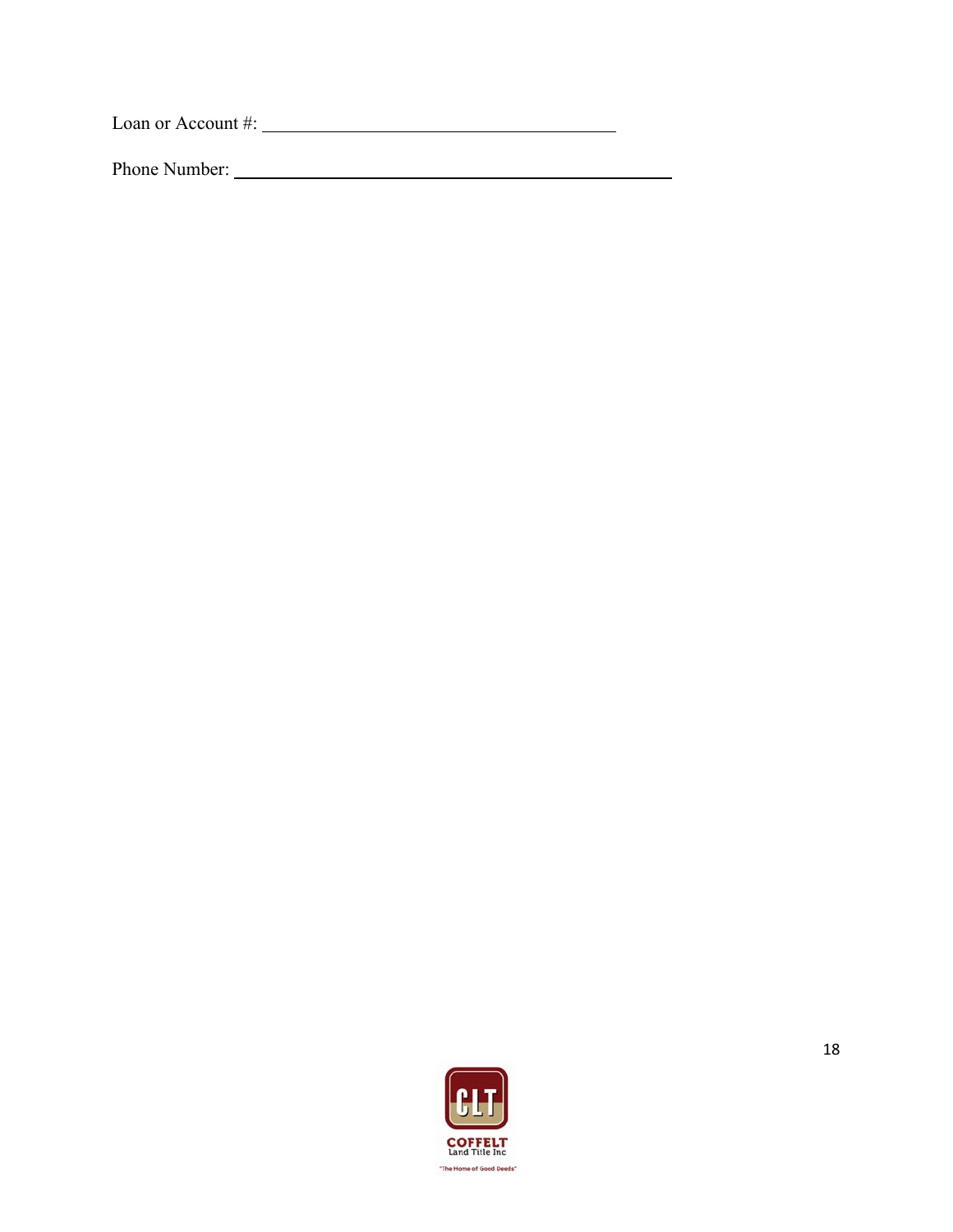# BUYER INFORMATION SHEET

The completion of this document will aid Coffelt Land Title, Inc. in handling your transaction accurately and expeditiously.

### BUYER INFORMATION

| Daytime Phone:                                                                                                                                                                                                                 |  |
|--------------------------------------------------------------------------------------------------------------------------------------------------------------------------------------------------------------------------------|--|
| Evening Phone: New York: New York: New York: New York: New York: New York: New York: New York: New York: New York: New York: New York: New York: New York: New York: New York: New York: New York: New York: New York: New Yor |  |
| <b>NEW LOAN INFORMATION</b>                                                                                                                                                                                                    |  |
|                                                                                                                                                                                                                                |  |
| Address: National Address: National Address: National Address: National Address: National Address: National Address: National Address: National Address: National Address: National Address: National Address: National Addres |  |
|                                                                                                                                                                                                                                |  |
|                                                                                                                                                                                                                                |  |

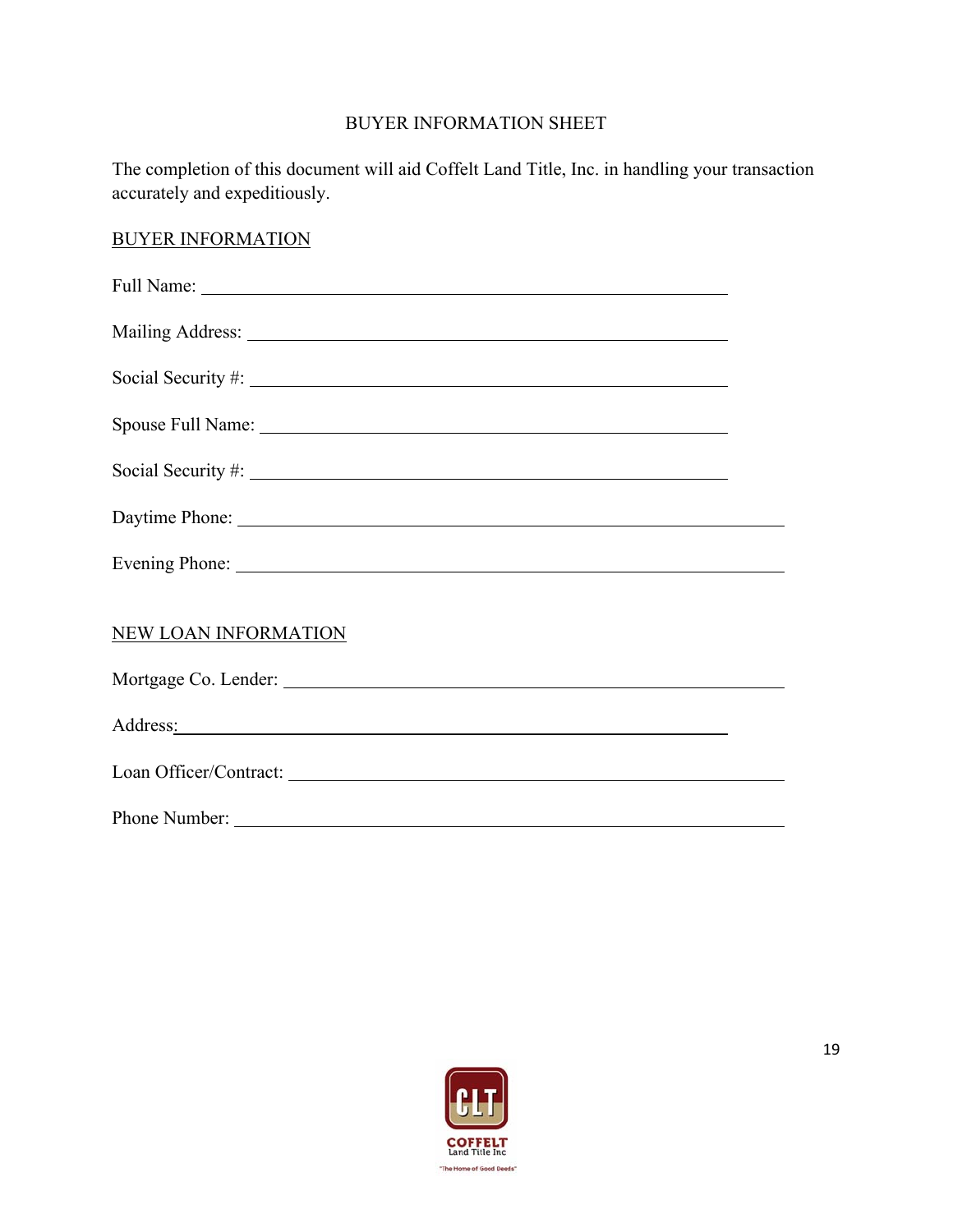# PAYOFF INFORMATION

DATE

## ATTENTION: PAYOFF INFORMATION AND AUTHORIZATION

| 1 <sup>st</sup> MORTGAGE                                         | 2 <sup>nd</sup> MORTGAGE |
|------------------------------------------------------------------|--------------------------|
| LENDER:                                                          |                          |
| PHONE #: $\sqrt{ }$                                              | PHONE #: $\_$            |
| $LOAN \#:$                                                       |                          |
|                                                                  |                          |
|                                                                  |                          |
| SS#<br><u> 1989 - Johann Barnett, fransk politiker (d. 1989)</u> |                          |

TO WHOM IT MAY CONCERN:

 Above is the signed authorization by your customer to release Payoff information. Please accept this as your written authorization to release payoff information by fax.

Please provide payoff good through with a per diem and fax to which a per diem and fax to which provide payoff as soon as possible.

If you are unable to provide this information, please call at

Thank you,

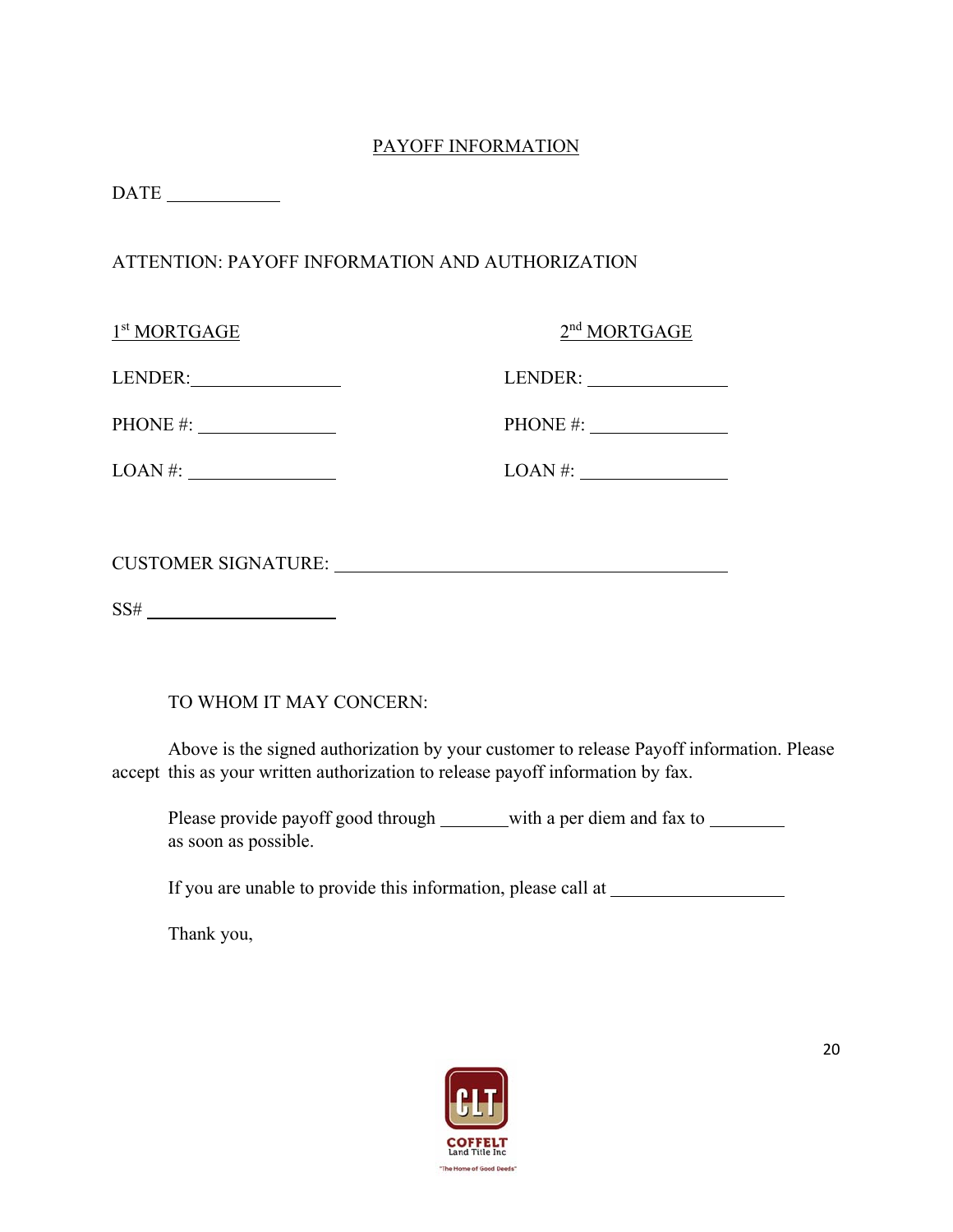### SELLER'S DISCLOSURE

# SELLER'S DISCLOSURE – STATEMENT OF CONDITION ADDENDUM #

1. SELLER  $(s)$ 

Property Address

2. SELLER(S) INSTRUCTIONS

SELLERS agree to disclose to BUYER all material defects, conditions and facts know to SELLER which may materially affect the value of the Property. This disclosure statement is designed to assist SELLER in making these disclosures.

3. NOTICE TO BUYERS

This is a disclosure of SELLER'S knowledge of the condition of the Property as of the date signed by SELLER and is not a substitute for any inspections or warranties that BUYER may wish to obtain. It is not a warranty of any kind by SELLER.

4. OCCUPANCY

Does SELLER currently occupy the Property? Yes No If not, how long has it been since SELLER occupied the Property?

# 5. LAND (SOILS, DRAINAGE AND BOUNDARIES)

a. Is there any fill or expansive soil in the Property? Yes No Unknown \_\_\_\_\_

 b. Have there been any sliding, settling, earth movement, upheaval or earth stability problems on the Property? Yes \_\_\_\_\_\_\_ No \_\_\_\_\_\_ Unknown \_\_\_\_\_\_

c. Is the Property located in a flood zone or wetlands area? Yes \_\_\_\_\_\_ No \_\_\_\_\_ Unknown \_\_\_\_\_\_\_

 d. Have there been any drainage or flood problems on the Property or adjacent properties? Yes \_\_\_\_\_\_ No \_\_\_\_\_\_ Unknown

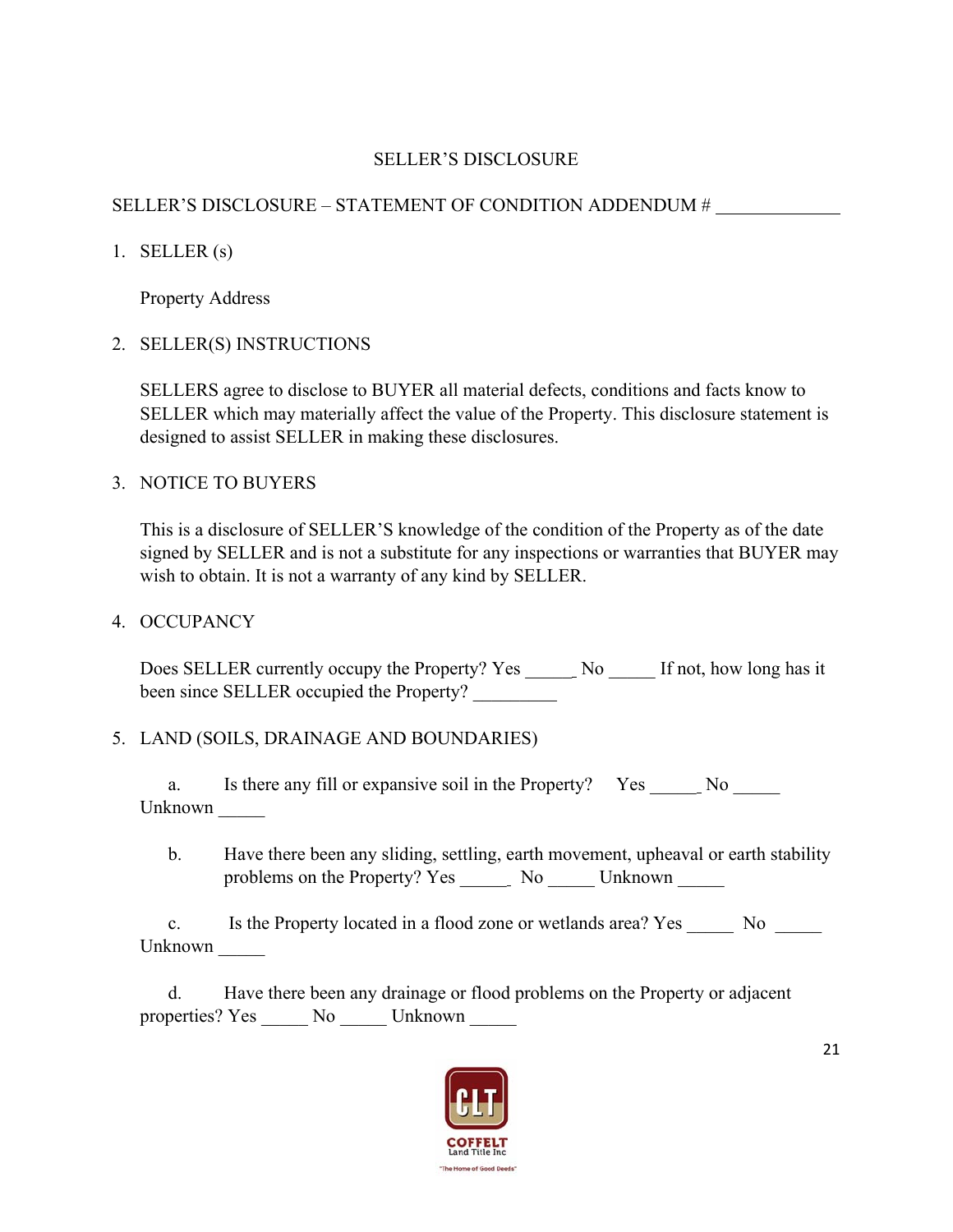e. Are there any encroachment, boundary line disputes, or easements affecting the Property? Yes \_\_\_\_\_\_No \_\_\_\_\_\_Unknown \_\_\_\_\_\_

f. If any of the answers in this section are "Yes", explain in detail:

#### 6. ROOF

a. Age: years Unknown

b. Has the roof ever leaked during your ownership? Yes No

c. Has the roof been replaced or repaired during your ownership? Yes No Let

d. Have there been any problems with the roof or rain gutters? Yes No

### 7. TERMITES, DRY ROT, PESTS

a. Are there any termites, dry rot, or pests on or affecting the Property? Yes No \_\_\_\_\_ Unknown \_\_\_\_\_

b. Has the Property been damaged by termites, dry rot, or pests? Yes No  $\frac{L}{L}$  Unknown  $\frac{L}{L}$ 

 c. Is the Property currently under warranty or other coverage by a licensed pest control company? Yes \_\_\_\_\_\_ No \_\_\_\_\_ Unknown

 d. Are you aware of any termite/pest control reports or treatments on the Property in the last five years? Yes \_\_\_\_\_\_ No \_\_\_\_\_\_ Unknown \_\_\_\_\_\_

#### 8. STRUCTURAL ITEMS

 a. Have there been movement, shifting, deterioration, or other problems with walls or foundations? Yes \_\_\_\_\_ No \_\_\_\_\_ Unknown

 b. Are there now or have there ever been any cracks or flaws in the walls or foundations? Yes \_\_\_\_\_ No \_\_\_\_\_ Unknown \_\_\_\_\_

c. Are you aware of any water leaking in the house? Yes No

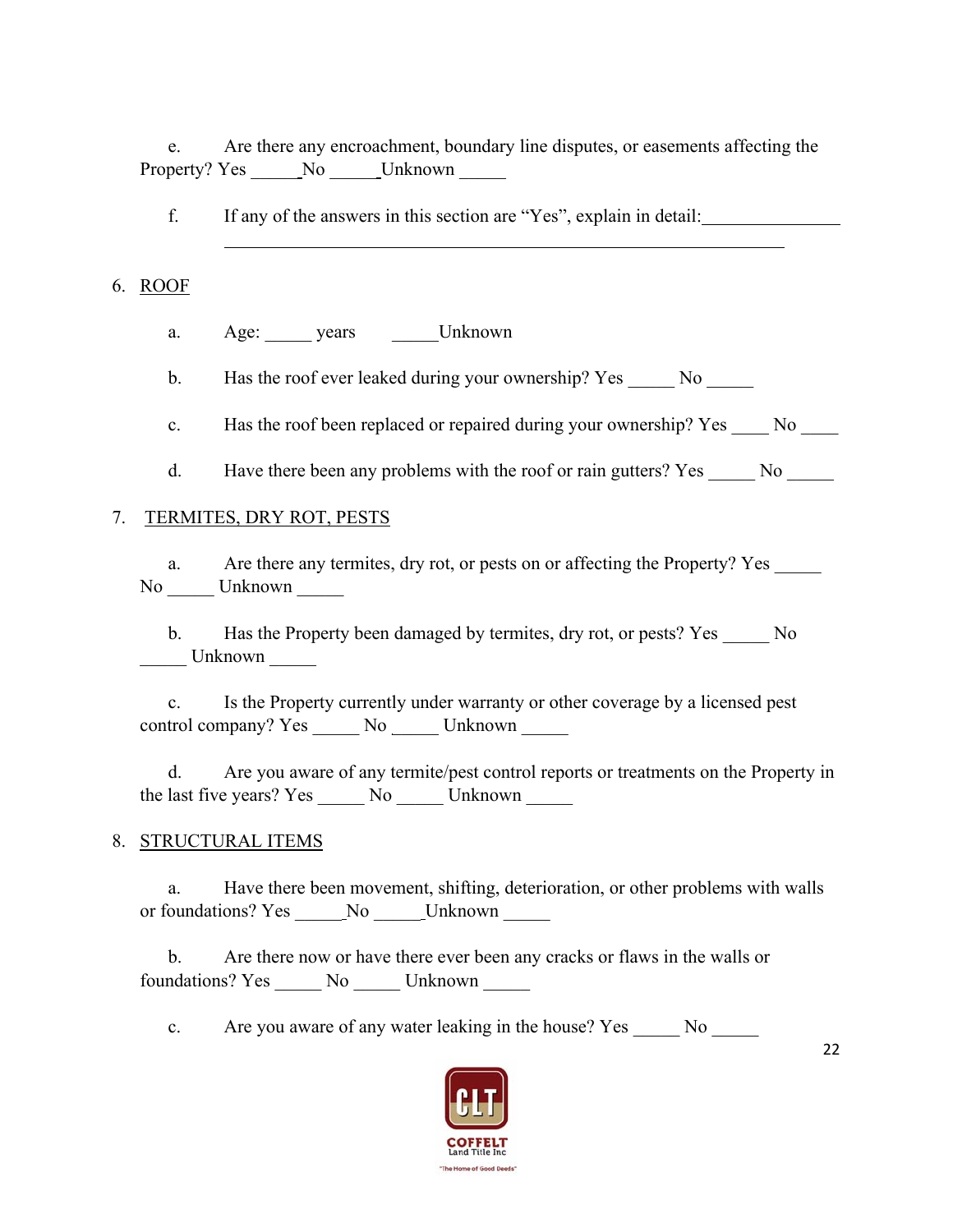d. Are you aware of any past or present problems with driveways, patios or retaining walls in the property? Yes \_\_\_\_\_\_ No \_\_\_\_\_\_

 e. Have there been any repairs or other attempts to control the cause or effect of any problems described above? Yes \_\_\_\_\_ No \_\_\_\_\_

If any of the answers in this section are "Yes," explain in detail. When describing repairs or control efforts, describe the location, extent, date, and name of the person who did the repair or control effort:

### 9. BASEMENTS AND CRAWL SPACES (Complete only if applicable)

a. Does the Property have a sump pump? Yes No

 b. Has there ever been any water leakage, accumulation, or dampness within the basement or crawl space? Yes No If "YES," describe in detail:

 c. Have there been any repairs or other attempt to control any water or dampness problems in the basement or crawl space? Yes No Unknown If "YES" describe the location, extent, date and name of the person who did the repair of control effort:

### 10. ADDITIONS/REMODELS

 $\overline{a}$ 

 $\overline{a}$ 

 $\overline{a}$ 

 a. Have you made any additions, structural changes or other alterations to the Property? Yes No If "YES" was all work done with all necessary permits and approvals in compliance with building codes? Yes No If "NO", explain:

 b. Did any former owners of the Property make any additions, structural changes or other alterations to the Property? Yes No Unknown If "YES," was all work done with all necessary permits and approvals in compliance with building codes? Yes

No Unknown If "NO," explain:

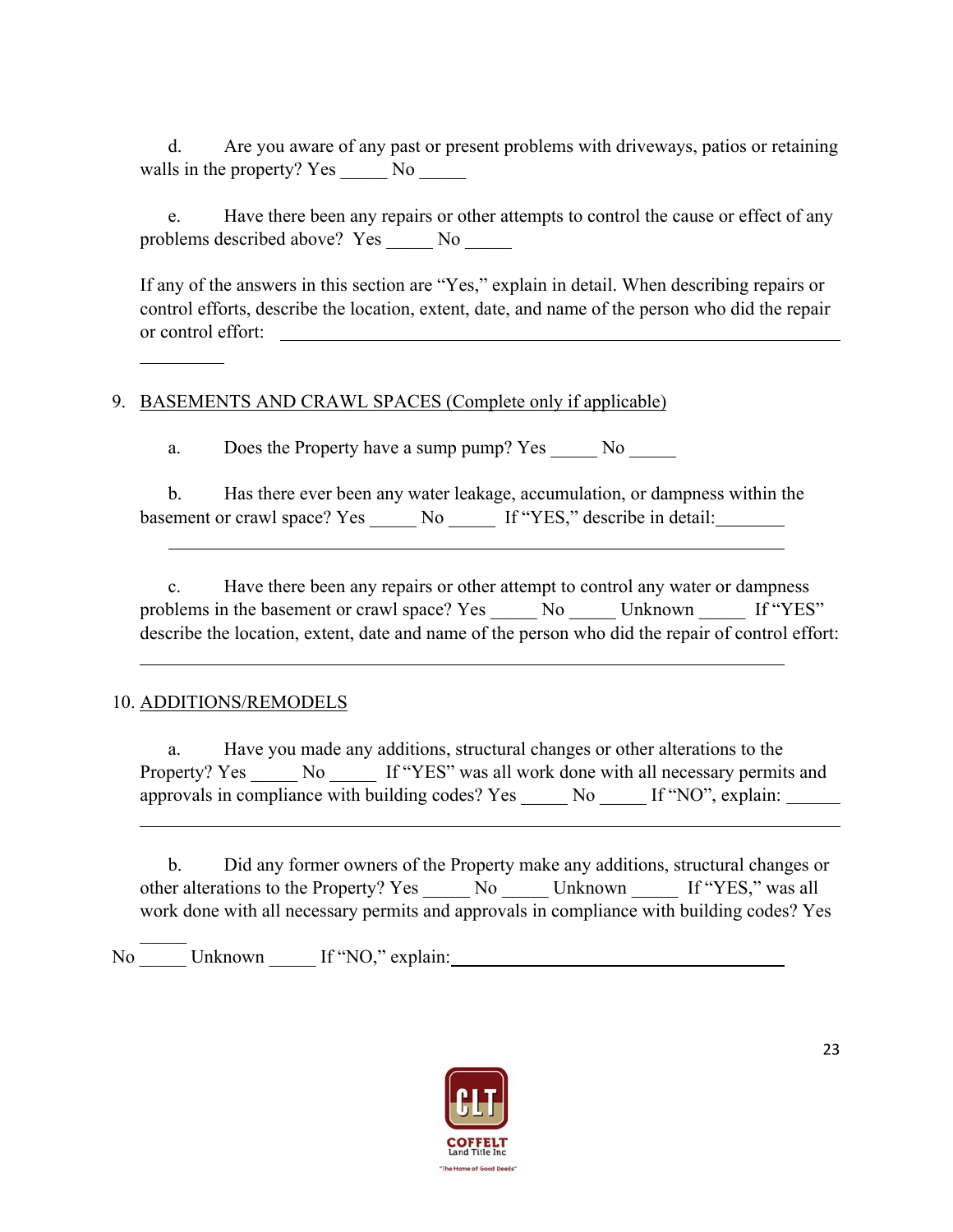#### 11. PLUMBING-RELATED ITEMS

a. What is the drinking water source? Public Private Well b. If the drinking water source is well, when was the water last checked for safety, and what was the result of the test?

c. Is there a water softener on the Property? Yes No Leased Owned

d. What type of sewage system serves the Property? Public Private Septic tank Cesspool

e. Is there a sewage pump? Yes No

f. When was the septic tank or cesspool last serviced?

 g. Have there been any leaks, backups or any other problems relating to any of the plumbing, water and sewage-related items? Yes No If your answer is "YES," explain in detail:

### 12. HEATING AND AIR CONDITIONING

a. Air Conditioning: Central Electric \_\_\_\_\_ Central Gas \_\_\_\_\_

b. Heating: Electric Fuel Oil Natural Gas Other

c. Water Heating: Electric Gas Solar

d. Are there any problems regarding these items? Yes \_\_\_\_\_\_ No \_\_\_\_\_\_ If "YES," please explain:

# 13. ELECTRICAL SYSTEM

 a. Are you aware of any problems or conditions that affect the value or desirability of the Electrical system? Yes No If "YES," please explain:

# 14. FIXTURES INCLUDED IN SALE OF PROPERTY

Electric Garage Door Opener (Number of Transmitters) \_\_\_\_\_

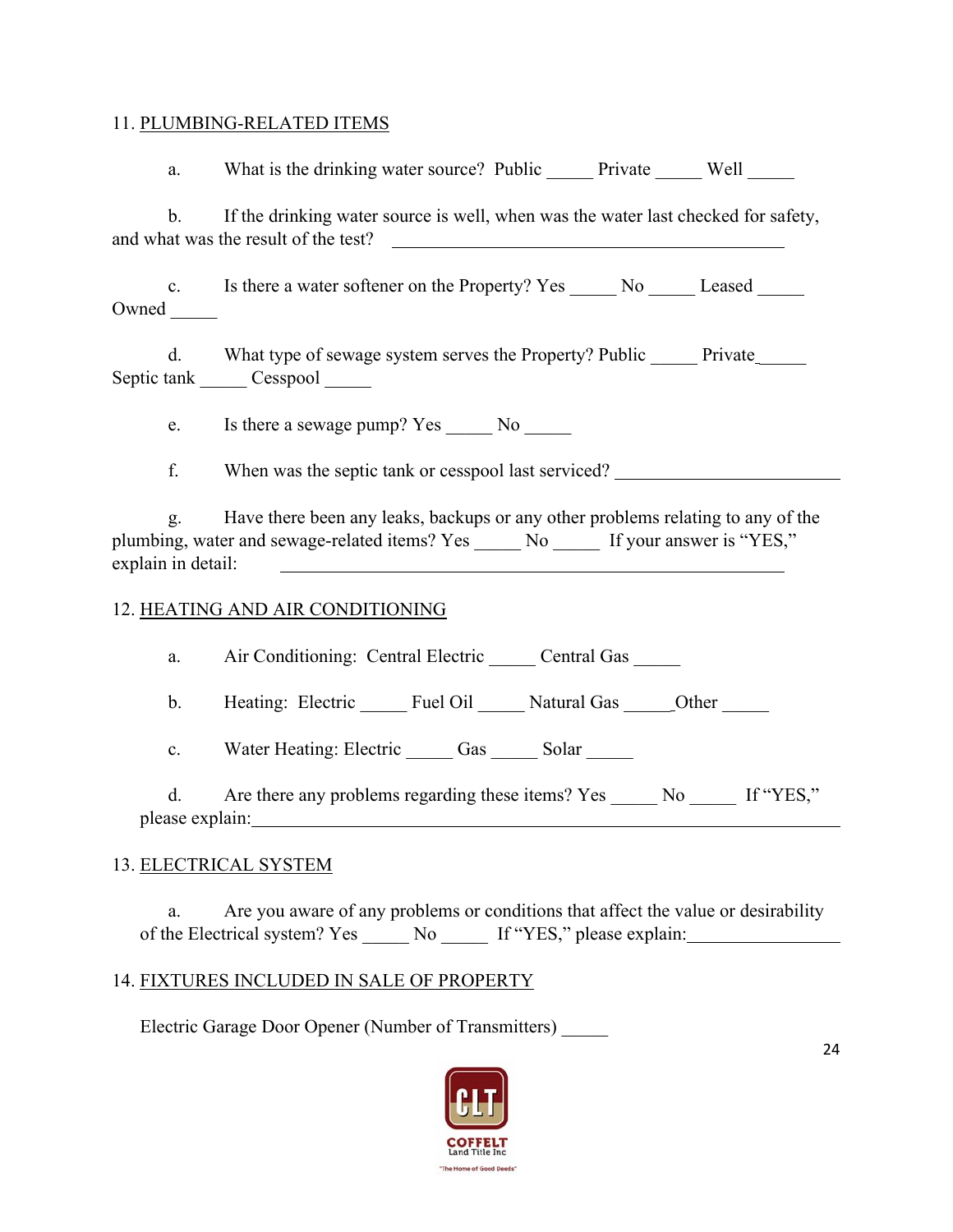Security Alarm System Owned Leased

Smoke Detectors **Let Blow many?** How many?

Lawn Sprinklers \_\_\_\_\_\_\_ Back Flow Prevention Device \_\_\_\_\_ Automatic Timer

Swimming Pool **Fool Heater** Fool Heater Litercom Ceiling Fans

### 15. NEIGHBORHOOD

 a. Are you aware of any condition or proposed change in your neighborhood that could adversely affect the value or desirability of the Property? Yes No Let "YES," please explain:

### 16. TOXIC SUBSTANCES

 a. Are you aware of any underground tanks or toxic substance present on the Property (structure or soil) such as asbestos, PCBs, accumulated radon, lead paint or others? Yes No If "YES," please explain:

b. Has the Property been tested for radon or any other toxic substance? Yes No \_\_\_\_\_ If "YES," please explain:

# 17. CONDOMINIUMS AND OTHER HOMEOWNER ASSOCIATIONS

 a. Is the Property part of a condominium or other common ownership or is it subject to covenants, conditions and restrictions (CC&R's) of a homeowners association? Yes No (If answer is "NO," you may ignore the remainder of this section)

 i. Is there any defect, damage or problem with any common elements or common areas which could affect their value or desirability? Yes No Linknown

 ii. Is there any condition or claim which may result in an increase in assessments or fees? Yes \_\_\_\_\_\_ No \_\_\_\_\_\_ Unknown \_\_\_\_\_\_ If answer to (i) or (ii) is "YES," explain:

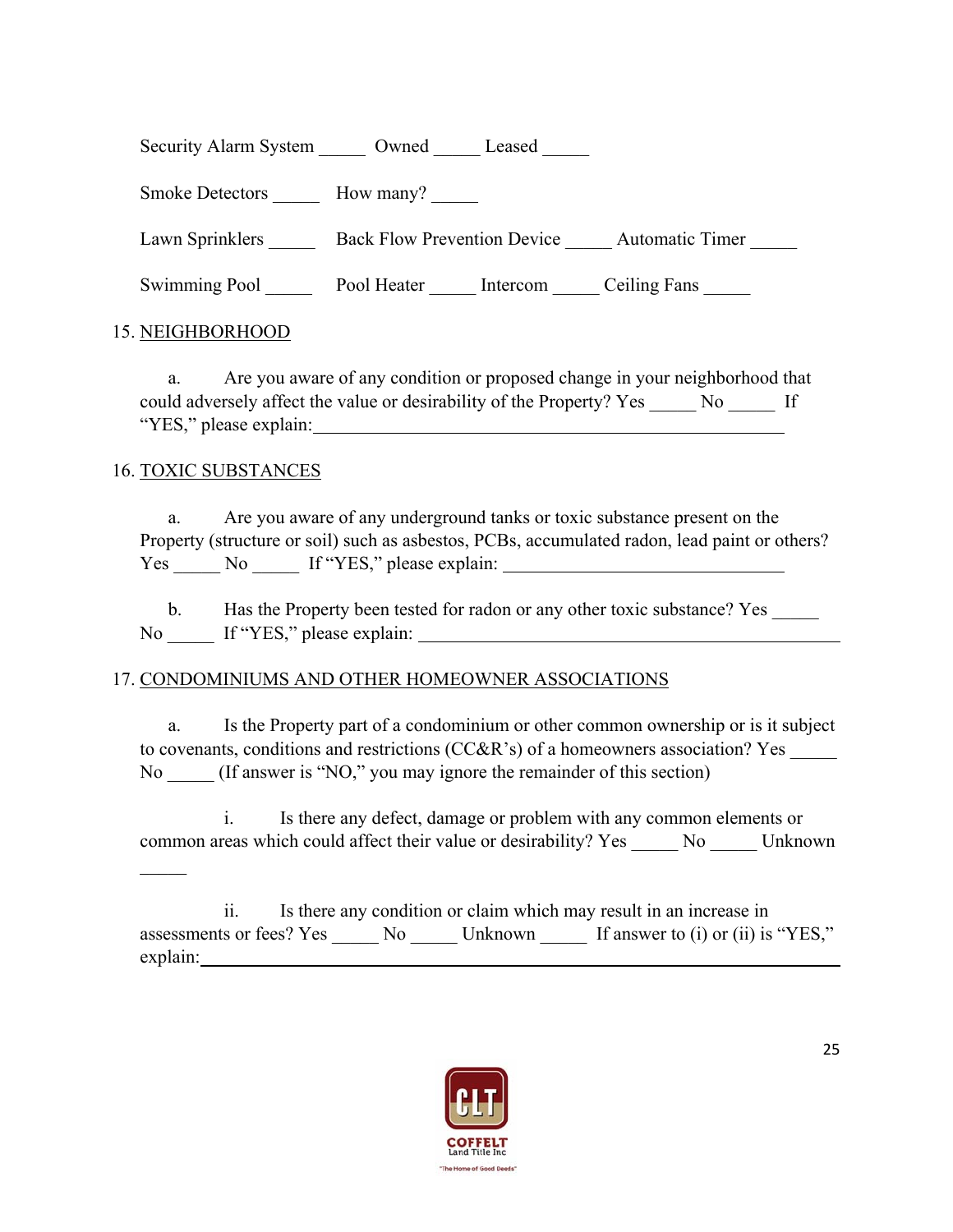#### 18. OTHER MATTERS

| a. | Are you aware of any of the following?                                                                                |        |  |  |  |
|----|-----------------------------------------------------------------------------------------------------------------------|--------|--|--|--|
|    | Party walls/Common areas Yes No                                                                                       |        |  |  |  |
|    | Landfill/Underground Problems Yes No                                                                                  |        |  |  |  |
|    | Fire Damage at any time                                                                                               | Yes No |  |  |  |
|    | Existing or Threatened Legal Action Yes No                                                                            |        |  |  |  |
|    | Appraiser or Mechanics Lien Yes No                                                                                    |        |  |  |  |
|    | Violations of any local, state or federal laws or regulations Yes No                                                  |        |  |  |  |
|    | b. Are you aware of any other conditions that may materially and adversely affect                                     |        |  |  |  |
|    | the value or desirability of the Property? Yes No If any of the answers in this<br>section are "Yes," please explain: |        |  |  |  |

#### 19. HAZARDOUS CONDITIONS

a. Are you aware of the presence of Radon in the property? Yes No No

b. Have you had the property tested for radon? Yes \_\_\_\_\_\_ No \_\_\_\_\_\_ If "Yes" attach the results.

c. Have you had the Property tested for mold? Yes \_\_\_\_\_\_ No \_\_\_\_\_\_ If "Yes" attach the results.

 d. Are you aware of any toxic substance on the property, (e.g. tires, batteries, etc.)? Yes \_\_\_\_\_\_ No \_\_\_\_\_

e. Has the property been tested for any of the above items? Yes No If "Yes" explain in detail and attach copies of any reports.

f. Are you aware of any underground tanks on the property? Yes No

g. Are you aware of any landfill on the property? Yes \_\_\_\_\_\_ No \_\_\_\_\_\_

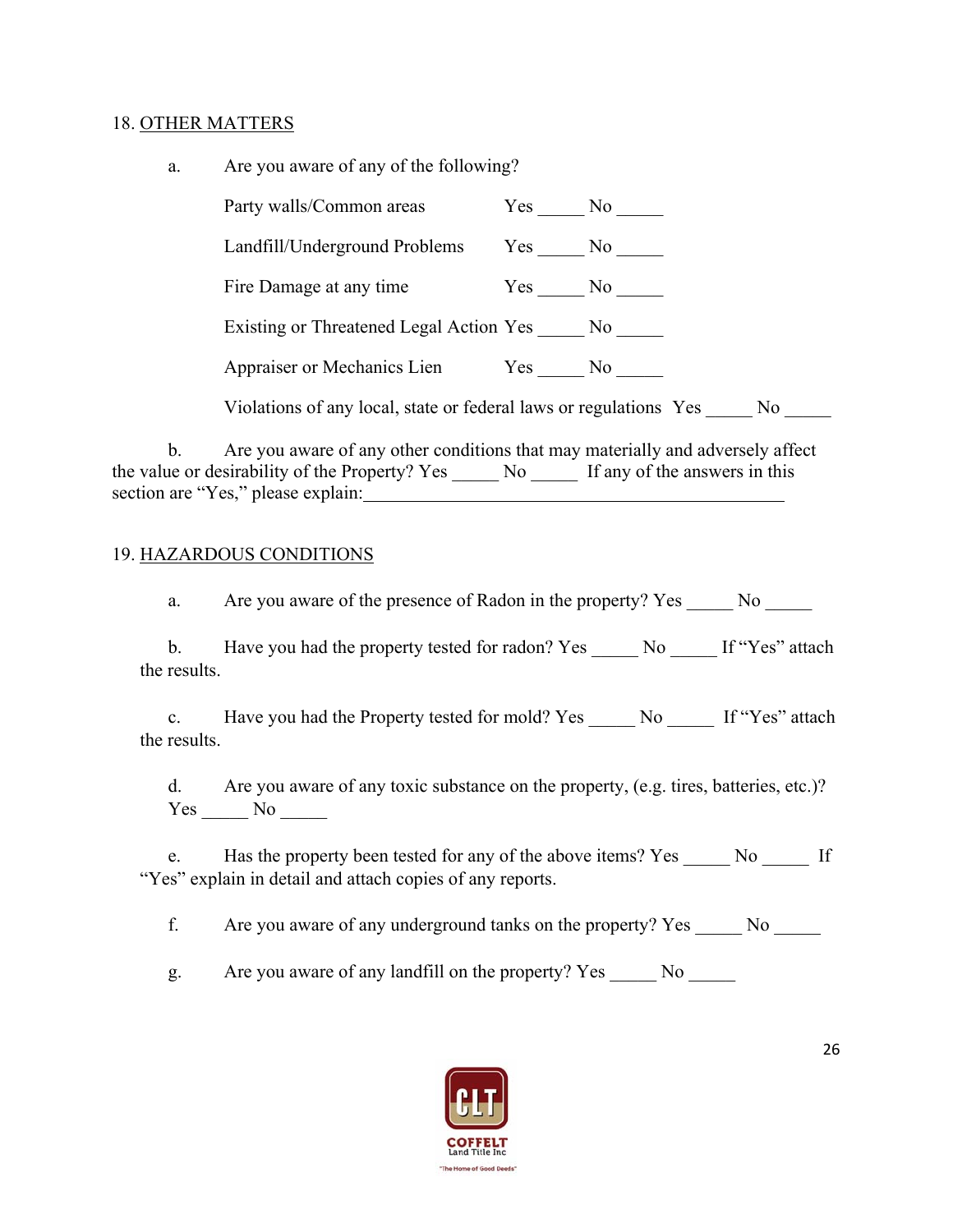20. Disclose any material information and describe any significant repairs, improvements or alterations to the Property not fully revealed above. If applicable, state who did the work. Attach to this disclosure any repair estimates, reports, invoices, notices or other documents describing or referring to the matters revealed herein.

SELLER DATE SELLER DATE

 $\overline{a}$ 

 $\overline{a}$ 

l

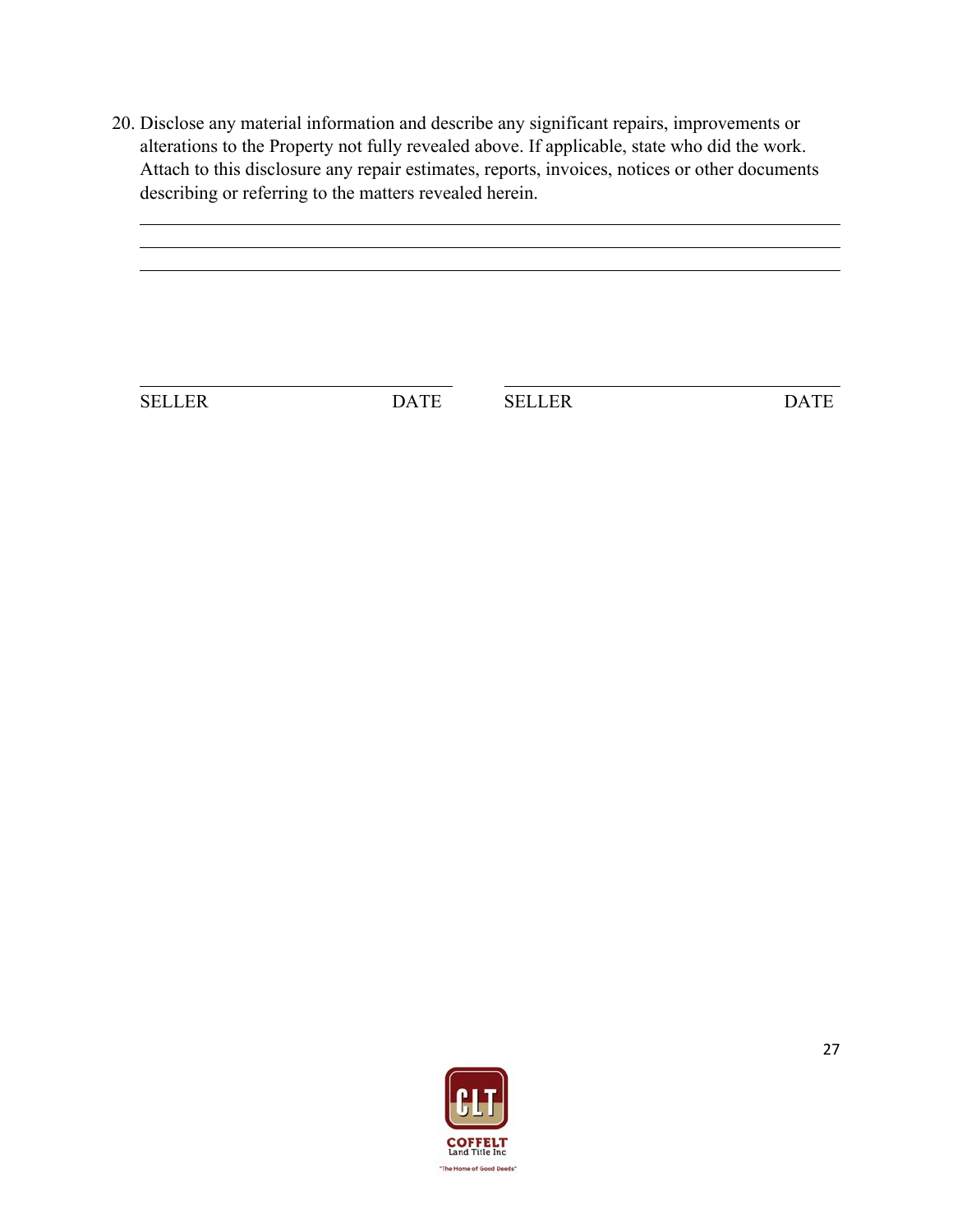### BUYER'S ACKNOWLEDGMENT AND AGREEMENT

- 1. I understand and agree that the information in the form is limited to information of which SELLER has actual knowledge and that the SELLER need only make an honest effort at fully revealing the information requested.
- 2. This Property is being sold to me without warranties or guarantees of any kind by SELER or BROKER concerning the condition or value of the Property.
- 3. I agree to verify any of the above information provided by SELLER (including any information obtained through the multiple listing service) by an independent investigation of my own. I have been specifically advised to have the Property examined by professional inspectors.
- 4. I acknowledge that SELLER is not an expert at detecting or repairing physical defects in the Property.
- 5. I specifically represent that there are no important representations concerning the condition or value of the Property made by SELLER on which I am relying except as may be fully set forth in writing and signed by them.

 $\overline{a}$ 

BUYER DATE BUYER DATE

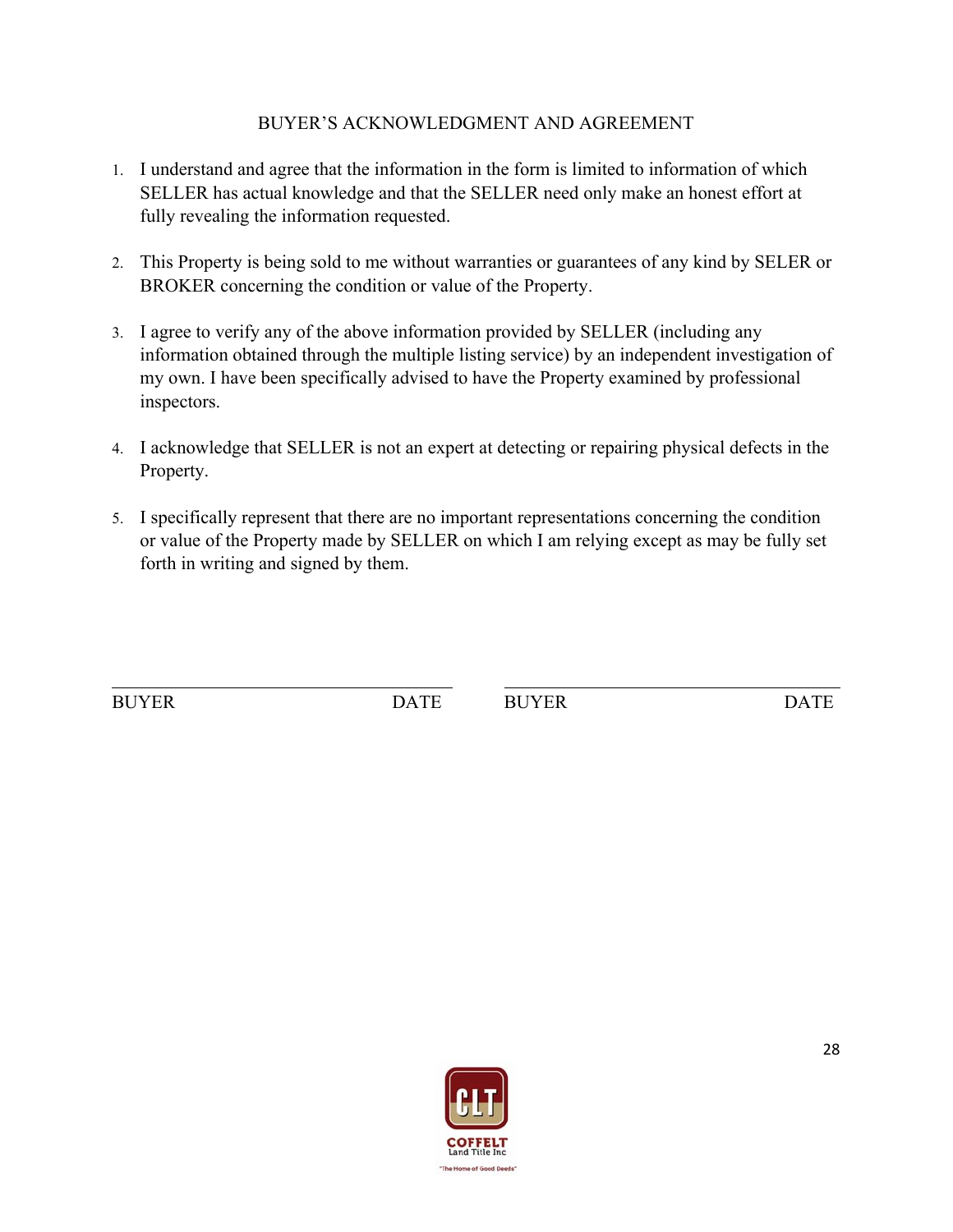### **LEAD-BASED PAINT DISCLOSURE**

#### LEAD WARNING STATEMENT

 Every purchaser of any interest in residential real property in which a residence was built prior to 1978 is notified that such property may present exposure to lead from lead-based paint that may place young children at risk of developing lead poisoning. Lead poisoning in young children may produce permanent neurological damage, including learning disabilities, reduced intelligence quotient, behavioral problems and impaired memory. Lead poisoning also poses a particular risk to pregnant women. The seller of any interest in residential real property is required to provide the buyer with any information on lead-based paint hazards from risk assessment or inspection in the seller's possession and notify buyer of any known leadbased hazards. A risk assessment or inspection for possible lead-based hazards is recommended prior to purchase.

#### SELLER'S DISCLOSURE (INITIAL)

a. Presence of lead-based paint and/or lead-based paint hazards (check one below)

Known lead-based paint and/or lead-based paint hazards are present in the housing (explain):  $\qquad \qquad$ 

Seller has no knowledge of lead-based paint and/or lead-based paint hazards in the housing.

b. Records and Reports available to the seller (check one below):

 Seller has provided the buyer will all available records and reports pertaining to lead-based paint and/or lead-based hazards in the housing (list documents below):

 Seller has no reports or records pertaining to lead-based and/or lead-based paint hazards in the housing.

- c. Buyer has received copies of all information listed above.
- d. Buyer has received the pamphlet Protect Your Family From Lead in Your Home.
- e. Buyer has (check one below)

l